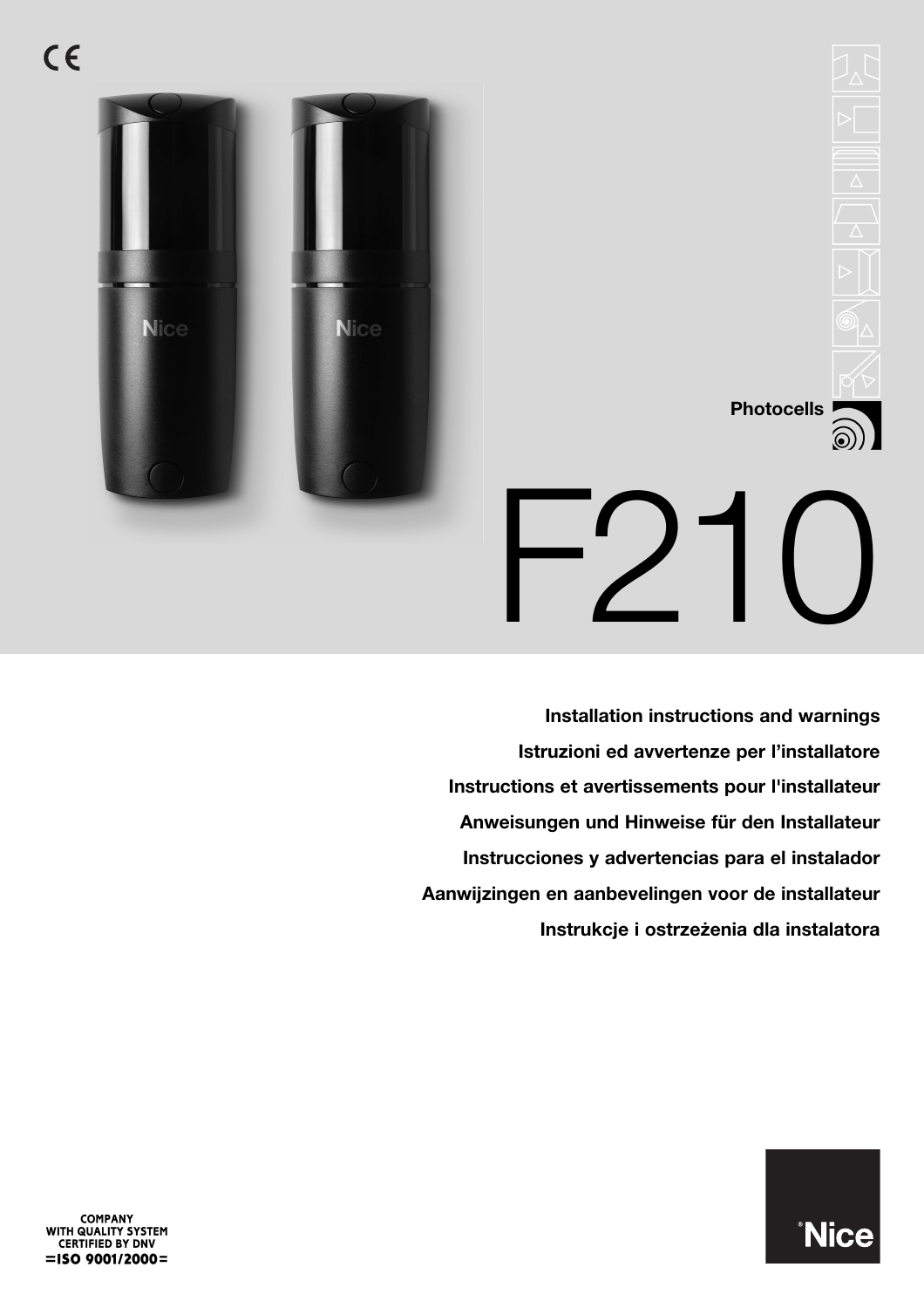# **1) Warnings**

This manual contains important information regarding safety during installation, therefore before starting installation, it is important that you read all the information contained herein. Store this manual in a safe place for future use.

Due to the dangers which may arise during both the installation and use of the F210, installation must be carried out in full respect of the laws, provisions and rules currently in force in order to ensure maximum safety.

**According to the most recent European legislation, the automation of a door or gate is governed by the provisions listed in Directive 98/37/CE (Machine Directive) and, more specifically, to provisions: EN 13241-1 (harmonized standard); EN 12445; EN 12453 and EN 12635, which enable to declare the conformity of the product to the machine directive.**

Further information, risk analysis guidelines and how to draw up the Technical Documentation is available at: www.niceforyou.com. This manual has been especially written for use by qualified fitters, none of the information provided in this manual can be considered as being of interest to end users!

• The use of F210 which is not explicitly provided for in these instructions is not permitted. Improper use may cause damage and personal injury.

- Do not modify any components unless such action is specified in these instructions. Operations of this kind are likely to lead to malfunctions. NICE disclaims any liability for damage resulting from modified products
- F210 must only function through TX-RX direct interpolation. Use through reflection is prohibited.
- F210 must be secured to a solid and vibration free surface.
- Use suitable conductors for the electrical connections as specified in the "installation" chapter.
- Make sure that the electrical power supply and the other use parameters correspond to the values indicated in "technical characteristics" table.

Particular warnings concerning the suitable use of this product in relation to the 89/336/EEC "Electromagnetic Compatibility" Directive and subsequent modifications 92/31/EEC and 93/68/EEC: This product has been subjected to tests regarding the electromagnetic compatibility in the most critical of use conditions, in the configurations foreseen in this instructions manual and in combination with articles present in the Nice S.p.a. product catalogue. The electromagnetic compatibility may not be guaranteed if used in configurations or with other products that have not been foreseen; the use of the product is prohibited in these situations until the correspondence to the requirements foreseen by the directive have been verified by those performing the installation.

#### **2) Product description and applications**

The F210 directional photocells are presence detectors (type D according to the EN12453 standard) that can be used in gate, door and similar automation systems, which allow the detection of obstacles present on the optical axis between the transmitter (TX) and the receiver (RX).

Because the F210 photocells have a horizontal scope of 210° and a vertical scope of 30°, they can also be applied on uneven surfaces where the correct alignment between TX and RX is not possible (see fig, 1). An additional vandal-proof metal container is also available on request, code FA1.

#### **3) Installation**

#### $\blacksquare$  The system must be disconnected from the mains power sup**ply during installation. If buffer batteries are present, these must also be disconnected.**

Check the following points before proceeding with the installation:

- **1.** If the photocells have a 12V power supply, a solder jumper must be made between the two "12V" points on the weld side of the TX and of the RX (see details A and B of fig. 2). To access the jumpers, separate the electronic board from the base using a screwdriver to lever the three clips as indicated in fig. 9.
- **2.** If the distance between TX and RX is greater than 10 m, cut the jumper between the points ">10m" of the RX, as indicated in detail C of fig. 2.
- **3.** The TX transmitter of the photocell emits a beam with an angle of approximately 8°. If there are two devices close to one another the beam could interfere with the other receiver (fig, 3 and fig. 4) thereby not guaranteeing an adequate level of safety. In order to rectify this

problem, a synchronism system can be implemented that allows two pairs of photocells to function alternately, if an alternating current power supply is available. In order to use this system the "SYNC" synchronism jumper on the two TX must be cut (see detail D of fig. 2) and the first pair of photocells (TX and RX) must be supplied with the phases inverted in relation to the second pair (see fig. 5).

- **4.** Depending on the type of installation, the cable can be introduced either from the base or from the lower edge. In this case a "PG9" type cable clip must be added (as shown in fig. 6 and 7).
- **5.** Fix the photocell as shown in fig. 8. To separate the electronic board from the base, use a screwdriver to lever the three clips as indicated in fig. 9.
- **6.** Following that indicated in the control unit manual and that indicated in fig. 10, make the electrical connections based on the requested functions.
- **7.** Direct the lenses as in fig. 11 in order to obtain the correct alignment between the TX and RX.

#### **4) Testing**

Each individual component of the automation system requires a specific testing phase. Perform the following sequence of operations for the testing of the F210.

**1.** Make sure that the provisions contained in this manual, in particular

chapter 1 "WARNINGS", have been carefully observed.

**2.** Connect the power supply to the TX and RX of the F210, make sure there are no obstacles between the TX and RX and check the photocell status in table 1 based on the type of LED "L" signals, (see fig.11).

| Meaning                      | <b>Output status</b> | Action                                       |
|------------------------------|----------------------|----------------------------------------------|
| $OK$ signal = No obstacle    | Active               | All OK                                       |
| Weak signal = No obstacle    | Active               | Improve centring                             |
| Poor signal = No obstacle    | Active               | Check centring, cleanliness and surroundings |
| No signal = Obstacle present | Alarm                | Remove obstacl                               |
|                              |                      |                                              |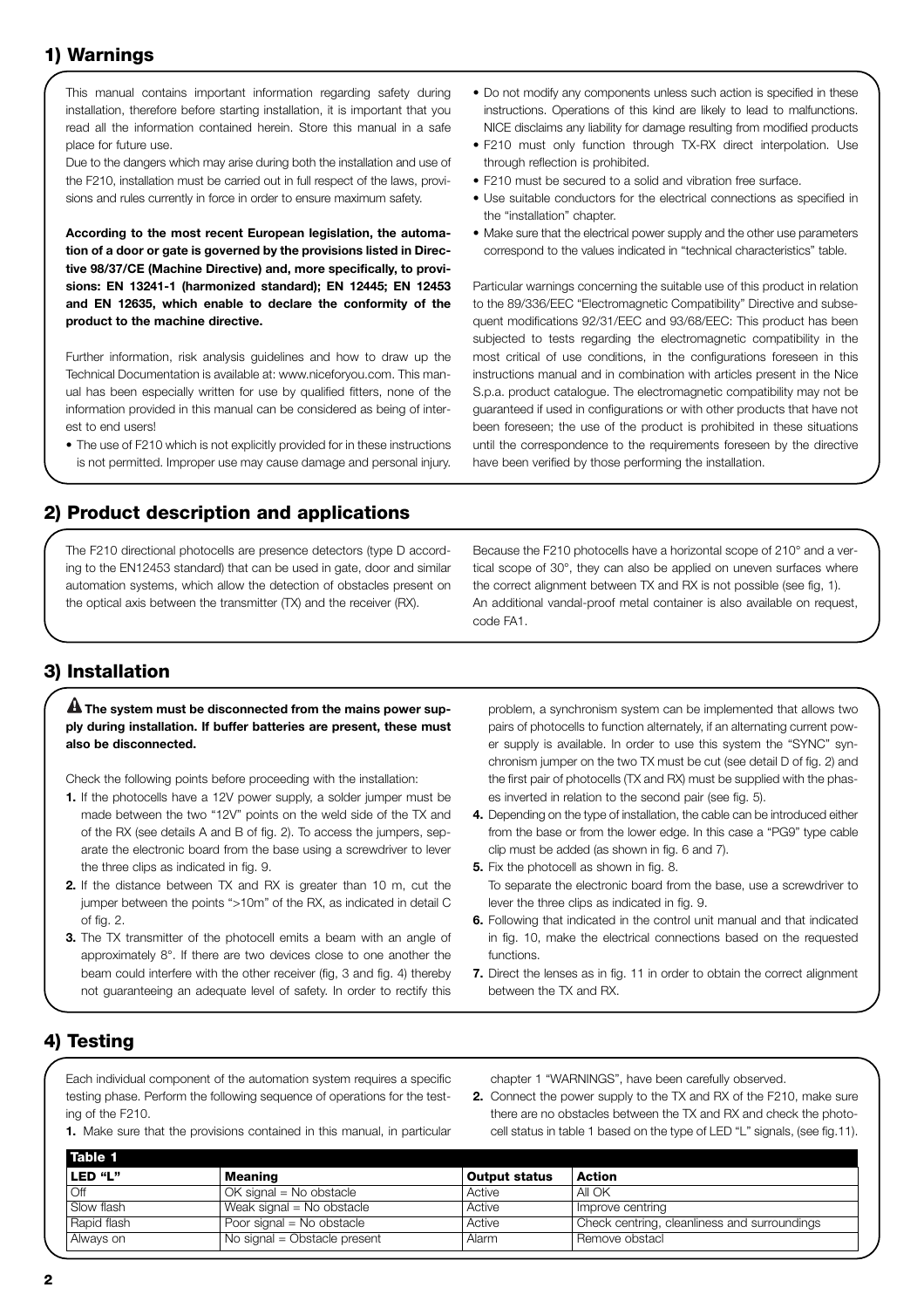**3.** If necessary, improve the alignment by changing the direction of the TX and RX lenses as in fig. 11

Follow the signals of indicator "L": the slower the flash the better the alignment.

The best alignment is obtained when the indicator is off or when the flashes are very slow, which is in any case acceptable, whereas the alignment is at risk when the indicator flashes rapidly.

**4.** To check the photocells and make sure that there is no interference with other devices, pass a 5 cm diameter cylinder across the optical axis, first near TX, then near RX and finally between the two (see fig. 12) and make sure that in all these cases the device is triggered,

#### **5) Maintenance**

The photocells do not require any particular maintenance, however a control should be performed at least once every six months to check the integrity of the photocells (presence of dampness, rust, etc), cleaning of the external casing and testing as described in chapter 4 "Testing".

The photocells have been designed to function under normal conditions for at least 10 years, therefore maintenance should be performed more frequently once this period has expired.

#### **6) Disposal**

This product is made of various types of material, some of which can be recycled. Enquire about the recycling or disposal systems available in compliance with regulations locally in force.

**Some electronic components may contain polluting sub-! stances; do not pollute the environment and do not discard together with household refuse. Use the disposal methods in compliance with local regulations.**

#### **7) Accessories**

Two accessories are available on request:

- **1.** Metal vandal-proof casing (code FA1), fitted as in fig. 14);
- **2.** Fixing brackets (code FA2) for "MOCF" posts, fitted as in fig. 15;

# **8) Technical characteristics**

In order to improve its products, NICE S.p.a. reserves the right to modify them at any time without prior notice. In any case, the manufacturer guarantees their functionality and fitness for the intended purposes

Note: all the technical characteristics refer to a temperature of 20°C.

#### **F210 directional photocell**

| Product type                        | Presence detector for automated gates and doors (type D according to EN standard 12453) consisting of a       |  |  |
|-------------------------------------|---------------------------------------------------------------------------------------------------------------|--|--|
|                                     | "TX" transmitter and an "RX" receiver                                                                         |  |  |
| Adopted technology                  | TX-RX direct optical interpolation with modulated infrared beam                                               |  |  |
| Power supply/output                 | 24 Vac/Vdc (limits 18:35 Vdc, 15:28Vac)<br>Without jumper:                                                    |  |  |
|                                     | 12 Vac/Vdc (limits $10\div 18$ Vdc, $9\div 15$ Vac)<br>With "12V" jumper:                                     |  |  |
| Absorbed current                    | $25mA$ RX, $30mA$ TX = $55mA$ per pair                                                                        |  |  |
| Detection capacity                  | Opaque objects located on the optical axis between TX and RX, larger than 50 mm and moving slower than 1.6m/s |  |  |
| TX transmission angle               | $+/-$ 4° (value taken at 50% of the capacity)                                                                 |  |  |
| RX reception angle                  | $+/-$ 3° (value taken at 50% of the capacity)                                                                 |  |  |
| F210 photocell directional capacity | Approx. 210 $^{\circ}$ on the horizontal axis and 30 $^{\circ}$ on the vertical axis                          |  |  |
| Useful range                        | 10 m (30 m with ">10m" jumper cut) for maximum TX-RX misalignment $\pm$ 2° (the range may be further          |  |  |
|                                     | reduced in the presence of particularly intense atmospheric conditions: fog, rain, snow, dust, etc.).         |  |  |
| Maximum range                       | 20 m (60 m with ">10m" jumper cut) for maximum TX-RX misalignment $\pm$ 2 $\degree$ (range guaranteed under   |  |  |
|                                     | optimum conditions)                                                                                           |  |  |
| Use in acid, saline or potentially  | <b>No</b>                                                                                                     |  |  |
| explosive atmosphere                |                                                                                                               |  |  |
| <b>Mounting</b>                     | Vertically wall mounted or on "MOCF" posts with "FA2" bracket.                                                |  |  |
| Protection class casing             | IP44                                                                                                          |  |  |
| Operating temperature               | -20 ÷55°C                                                                                                     |  |  |
| Dimensions / weight                 | 46 x 128 h 45mm / 230 g                                                                                       |  |  |

switching from the active status to the alarm status and vice-versa; finally, that it causes the intended action in the control unit on the automation system, for example that it causes the reversal of the movement during the closing manoeuvre.

**5.** The control of the correct obstacle detection is performed with the 700x300x200mm test parallelepiped with 3 black sides and 3 polished white or mirrored sides, according to the EN 12445 standard (see fig. 13).

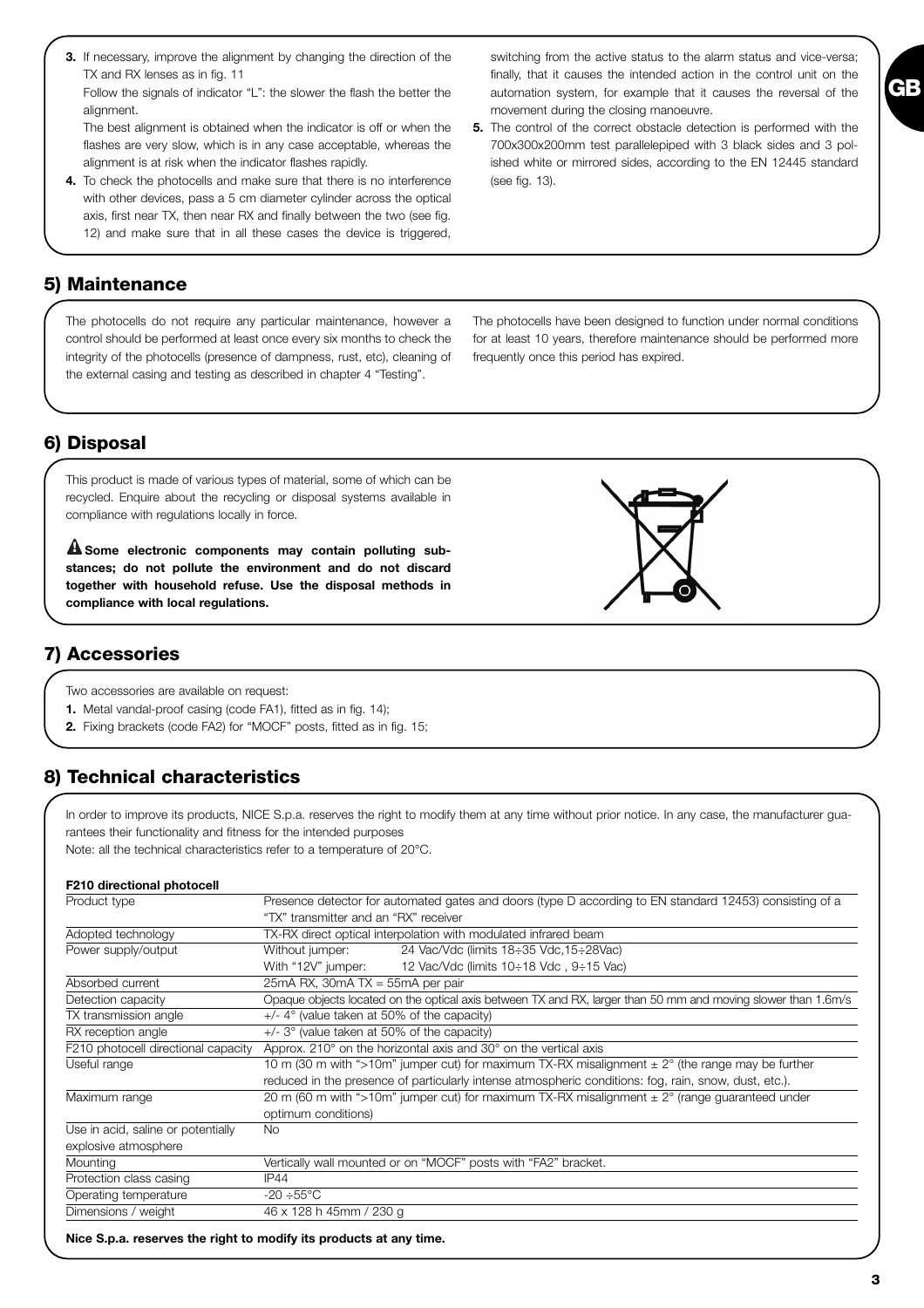#### **1) Avvertenze**

Questo manuale di istruzioni contiene importanti informazioni riguardanti la sicurezza per l'installazione, è necessario leggere tutte le istruzioni prima di procedere all'installazione. Conservare con cura questo manuale anche per utilizzi futuri.

Considerando i pericoli che si possono verificare durante l'installazione e l'uso di F210, per la massima sicurezza è necessario che l'installazione avvenga nel pieno rispetto di leggi, norme e regolamenti.

**Secondo la più recente legislazione europea, l'automazione di una porta o cancello ricade in quanto previsto dalla Direttiva 98/37/CE (Direttiva Macchine) e nel particolare, alle norme: EN 13241-1 (norma armonizzata); EN 12445; EN 12453 ed EN 12635, che consentono di dichiarare la conformità alla direttiva macchine.**

Ulteriori informazioni, linee guida all'analisi dei rischi ed alla realizzazione del Fascicolo Tecnico, sono disponibili su: "www.niceforyou.com". Il presente manuale è destinato solamente al personale tecnico qualificato per l'installazione, nessuna altra informazione contenuta nel presente fascicolo può essere considerata d'interesse per l'utilizzatore finale!

- L'uso di F210 diverso da quanto previsto in queste istruzioni è vietato; usi impropri possono essere causa pericoli o danni a persone e cose.
- Non eseguire modifiche su nessuna parte se non previste nelle presenti

istruzioni; operazioni di questo tipo possono solo causare malfunzionamenti; NICE declina ogni responsabilità per danni derivati da prodotti modificati.

- F210 deve funzionare esclusivamente per interpolazione diretta TX-RX; è vietato l'uso per riflessione.
- F210 va fissata in modo permanente su una superfice rigida e senza vibrazioni.
- Per i collegamenti elettrici utilizzare conduttori adeguati come riportato nel capitolo "installazione".
- Accertarsi che l'alimentazione elettrica e gli altri parametri di utilizzo corrispondano ai valori riportati nella tabella "caratteristiche tecniche".

Avvertenze particolari sull'idoneità all'uso di questo prodotto in relazione alla Direttiva "Compatibilità Elettromagnetica" 89/336/CEE e successiva modifiche 92/31/CEE e 93/68/CEE: Questo prodotto è stato sottoposto alle prove relative alla compatibilità elettromagnetica nelle situazioni d'uso più critiche, nelle configurazioni previste in questo manuale di istruzioni ed in abbinamento con gli articoli presenti nel catalogo prodotti di Nice S.p.a. Potrebbe non essere garantita la compatibilità elettromagnetica se il prodotto è usato in configurazioni o con altri prodotti non previsti; è vietato l'uso del prodotto in queste situazioni finchè chi esegue l'installazione non abbia verificato la rispondenza ai requisiti previsti dalla direttiva.

#### **2) Descrizione del prodotto e destinazione d'uso**

Le fotocellule orientabili F210 sono rilevatori di presenza (tipo D secondo la norma EN12453) utilizzabili in automatismi per cancelli, portoni e similari, permettendo di rilevare ostacoli presenti sull'asse ottico tra trasmettitore (TX) e ricevitore (RX).

Con la possibilità di orientamento di 210° sull'asse orrizontale e 30° sull'asse verticale, la fotocellula F210 è utilizzabile anche dove le superfici di fissaggio non sono piane e non permettano un corretto allineamento tra TX e RX (vedi fig.1). Se richiesto è disponibile un contenitore metallico aggiuntivo "antivandalico" codice FA1.

#### **3) Installazione**

#### **Tutte le operazioni d'installazione vanno eseguite in assenza ! di tensione all'impianto; nel caso sia presente la batteria tampone, è necessario scollegarla.**

Prima di procedere con l'installazione, verificare i seguenti punti:

- **1.** Se si alimentano le fotocellule con una tensione di 12V è necessario effettuare un ponticello di stagno tra i due punti "12V" posti a lato saldature del TX e del RX (vedi fig.2 particolari A e B). Per accedere ai ponticelli, separare la scheda elettronica dal fondo, facendo leva con un cacciavite nei tre incastri come indicato in fig. 9.
- **2.** Nel caso la distanza tra TX e RX sia superiore a 10m tagliare il ponticello tra i punti "> 10m." del RX come indicato in fig. 2 particolare C
- **3.** Il trasmettitore TX della fotocellula emette un raggio con un angolo di circa 8°. Nel caso di due dispositivi vicini, il raggio potrebbe interferire sull'altro ricevitore (fig.3 e fig.4) non garantendo un'adeguata sicurezza. Per ovviare a questo problema, se disponibile l'alimentazione in corrente alternata, è possibile utilizzare il sistema di sincronismo che

permette di far funzionare alternativamente le due copie di fotocellule. Questo sistema prevede che venga tagliato il ponticello di sincronismo "SYNC" sui due TX ( vedi figura 2 particolare D) e che la prima coppia di fotocellule (TX e RX) sia alimenta con le fasi invertite rispetto alla seconda coppia. (vedi fig 5).

- **4.** A seconda delle modalità di installazione, l'ingresso del cavo può avvenire dal fondo oppure dal lato inferiore. In questo caso è necessario aggiungere un pressacavo di tipo "PG9" (come mostrato in fig. 6 e 7).
- **5.** Effettuare il fissaggio delle fotocellule come indicato in fig. 8. Per separare la scheda elettronica dal fondo, fare leva con un cacciavite nei tre incastri come indicato in fig. 9.
- **6.** Eseguire i collegamenti elettrici in base alla funzione richiesta, secondo quanto riportato nei manuali dei quadri di comando e seguendo le indicazioni in fig.10.
- **7.** Orientare le lenti come in fig.11, in modo da ottenere un perfetto allineamento tra TX e RX.

#### **4) Collaudo**

Ogni singolo componente dell'automatismo, richiede una specifica fase di collaudo. Per il collaudo di "F210" eseguire la seguente sequenza di operazioni:

**1.** Verificare che sia stato rispettato rigorosamente tutto quanto previsto

nel presente manuale ed in particolare nel capitolo 1 "Avvertenze".

**2.** Alimentare la coppia TX ed RX di F210, non porre alcun ostacolo tra TX ed RX e verificare in tabella 1 lo stato della fotocellula in base al tipo di lampeggio del led "L", (vedi fig.11)

| <b>Significato</b>                | Stato uscita | Azione                                          |
|-----------------------------------|--------------|-------------------------------------------------|
| Segnale OK = Nessun ostacolo      | Attivo       | Tutto Ok                                        |
| Segnale scarso = Nessun ostacolo  | Attivo       | Migliorare centratura                           |
| Segnale pessimo = Nessun ostacolo | Attivo       | Verificare centratura, stato pulizia e ambiente |
| Segnale zero = Presente ostacolo  | Allarme      | Rimuovere ostacolo                              |
|                                   |              |                                                 |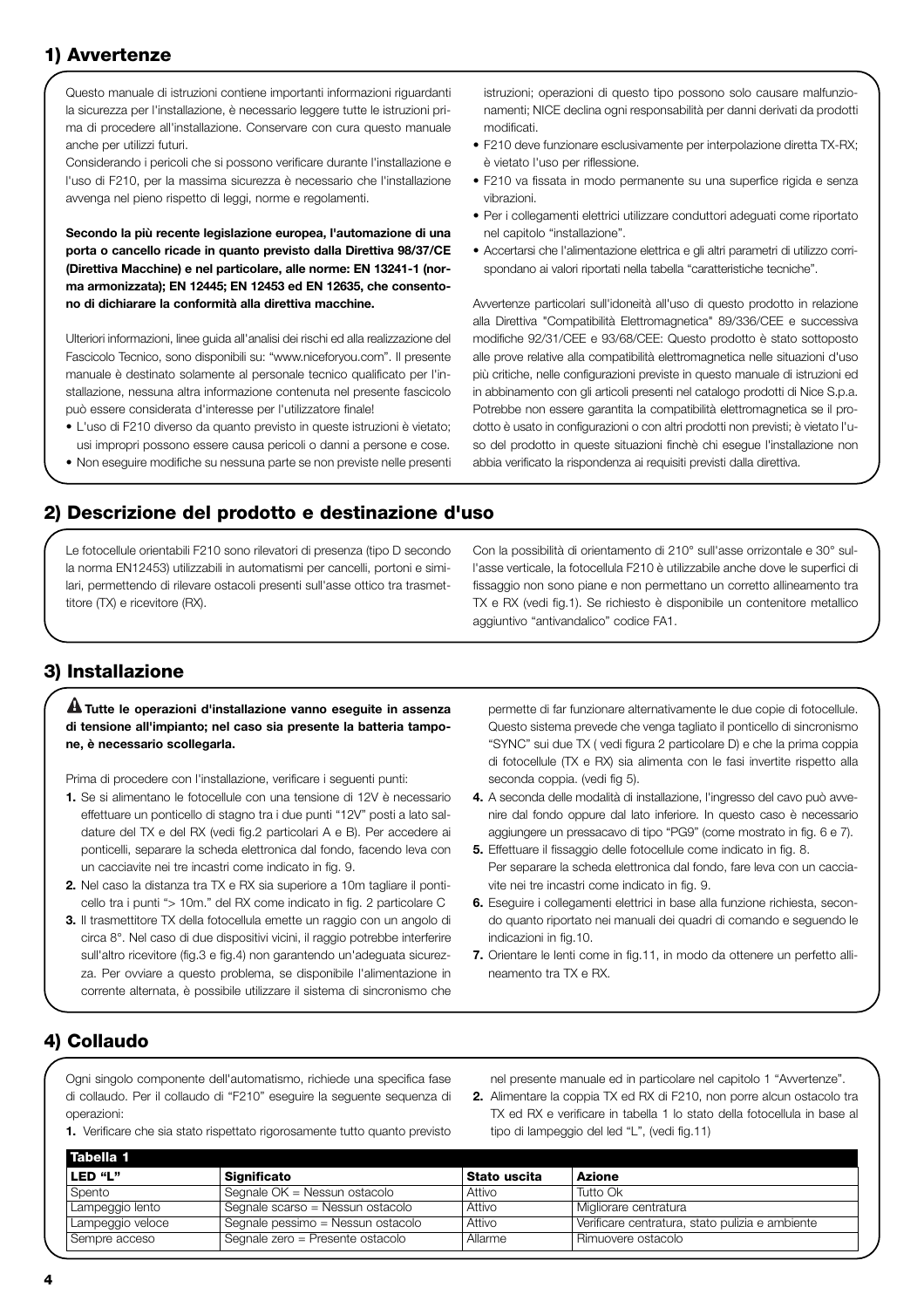**3.** Se necessario migliorare l'allineamento intervenendo sull'orientamento delle lenti del TX e del RX, come in fig. 11. Seguire la segnalazione dell'indicatore "L": minore è la velocità del lampeggio e migliore è l'allineamento. L'allineamento ottimale si ha quando l'indicatore è spento o lampeggia

molto lentamente, comunque accettabile quando lampeggia lentamente, a rischio invece quando l'indicatore lampeggia velocemente.

**4.** Per la verifica della fotocellula ed in particolare che non vi siano interferenze con altri dispositivi, passare un cilindro di diametro 5cm sull'asse ottico prima vicino al TX, poi vicino al RX e infine al centro tra i due (vedi fig.12) e verificare che in tutti i casi il dispositivo intervenga

# **5) Manutenzione**

Le fotocellule non necessitano di accorgimenti particolari, ma è necessario un controllo almeno ogni 6 mesi nel quale venga verificato lo stato delle stesse (presenza di umidità, ossidi, ecc.), venga eseguita la pulizia dell'involucro esterno, e rieseguito il collaudo come descritto nel capitolo 4 "Collaudo".

Le fotocellule sono state studiate per funzionare in condizioni normali almeno 10 anni, è opportuno intensificare la frequenza di manutenzione trascorso questo periodo.

passando dallo stato di attivo a quello di allarme e viceversa; infine che provochi nella centrale l'azione prevista sull'automatismo; ad esempio: nella manovra di chiusura provochi l'inversione di movi-

**5.** La verifica della corretta rilevazione dell'ostacolo va fatta con il parallelepipedo di test 700x300x200mm con 3 lati nero opaco e 3 lati bianco lucido oppure a specchio come previsto dalla norma EN

mento.

12445 (vedi fig. 13)

# **6) Smaltimento**

Questo prodotto è costituito da varie tipologie di materiali, alcuni possono essere riciclati. Informatevi sui sistemi di riciclaggio o smaltimento del prodotto attenendosi alle norme di legge vigenti a livello locale.

**Alcuni componenti elettronici potrebbero contenere sostanze ! inquinanti, non disperdere nell'ambiente, non gettarli nei rifiuti comuni. Utilizzare i metodi di smaltimento previsti dai regolamenti locali.**

# **7) Accessori**

Se richiesto sono disponibili due accessori:

**1.** kit contenitore metallico antivandalico (codice FA1), da montare come in fig. 14;

# **8) Caratteristiche tecniche**

Allo scopo di migliorare i prodotti, NICE S.p.a. si riserva il diritto di modificare le caratteristiche tecniche in qualsiasi momento e senza preavviso, garantendo comunque funzionalità e destinazione d'uso previste.

come in fig. 15.

Nota: tutte le caratteristiche tecniche sono riferite alla temperatura di 20°C.

#### **Fotocellule orientabili F210**

| Tipo di prodotto                     | Rilevatore di presenza per automatismi di cancelli e portoni automatici                                           |  |  |
|--------------------------------------|-------------------------------------------------------------------------------------------------------------------|--|--|
|                                      | (tipo D secondo norma EN 12453) composto da una coppia di trasmettitore "TX" e ricevitore "RX"                    |  |  |
| Tecnologia adottata                  | Interpolazione ottica diretta TX-RX con raggio infrarosso modulato                                                |  |  |
| Alimentazione/uscita                 | senza ponticello:<br>24 Vac/Vcc (limiti 18÷35 Vcc, 15÷28Vac)                                                      |  |  |
|                                      | con ponticello "12v": $12$ Vac/Vcc (limiti 10÷18 Vcc, 9÷15 Vac)                                                   |  |  |
| Corrente assorbita                   | $25mA$ RX, $30mA$ TX = $55mA$ per coppia                                                                          |  |  |
| Capacità di rilevamento              | Oggetti opachi posti sull'asse ottico tra TX-RX con dimensioni maggiori di 50mm e velocità minore di 1,6m/s       |  |  |
| Angolo di trasmissione TX            | $+/-$ 4° (valore rilevato al 50% della portata)                                                                   |  |  |
| Angolo di ricezione RX               | +/- 3° (valore rilevato al 50% della portata)                                                                     |  |  |
| Orientabilità della fotocellula F210 | circa 210° nell'asse orizzontale e 30° nell'asse verticale                                                        |  |  |
| Portata utile                        | 10m (30m con ponticello ">10m" tagliato)per disassamento TX-RX massimo $\pm 2^{\circ}$ (la portata si può ridurre |  |  |
|                                      | ulteriormente in presenza di fenomeni atmosferici particolarmente intensi: nebbia, pioggia, neve, polvere, ecc.)  |  |  |
| Portata massima                      | 20m (60m con ponticello ">10m" tagliato)per disassamento TX-RX massimo ± 2°                                       |  |  |
|                                      | (portata garantita in condizioni ottimali)                                                                        |  |  |
| Utilizzo in atmosfera acida, salina  | <b>No</b>                                                                                                         |  |  |
| p potenzialmente esplosiva           |                                                                                                                   |  |  |
| Montaggio                            | Verticale a parete o su colonnina "MOCF" con staffa di fissaggio "FA2"                                            |  |  |
| Grado di protezione contenitore      | IP44                                                                                                              |  |  |
| Temperatura di esercizio             | $-20 \div 55^{\circ}$ C                                                                                           |  |  |
| Dimensioni / peso                    | 46 x 128 h 45mm / 230 g                                                                                           |  |  |

**Nice S.p.a. si riserva il diritto di apportare modifiche ai prodotti in qualsiasi momento riterrà necessario.** 



**2.** staffa di fissaggio (codice FA2) su colonnine "MOCF", da montare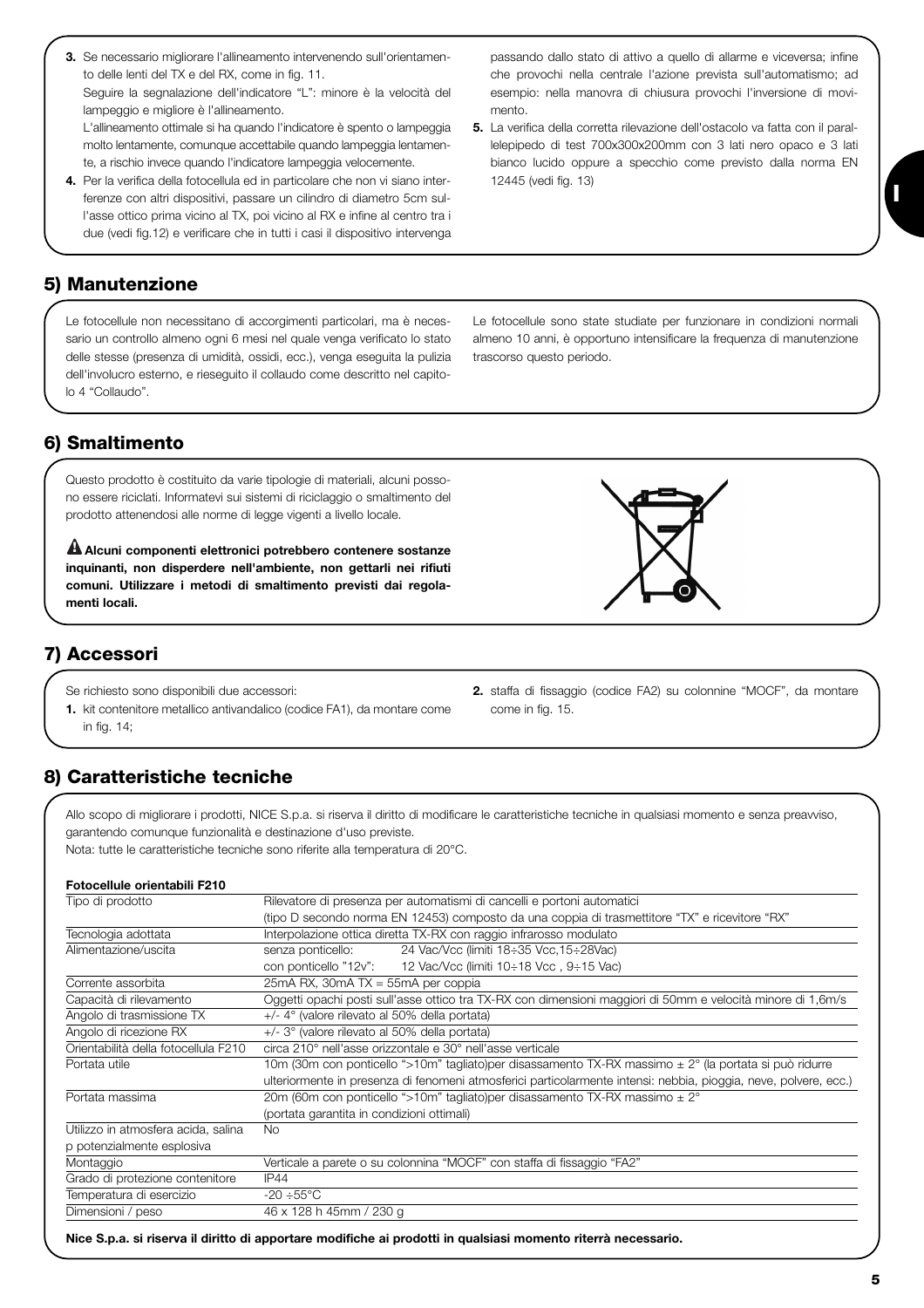## **1) Avertissements**

Cette notice technique contient des informations importantes relatives à la sécurité durant l'installation; il est nécessaire de lire toutes les instructions avant d'effectuer l'installation. Conserver soigneusement cette notice pour les éventuelles utilisations futures. En raison des risques présents durant l'installation et l'utilisation des F210, il est nécessaire, pour une sécurité maximale, d'effectuer l'installation conformément aux lois, normes et règlements.

**D'après la législation européenne la plus récente, l'automatisation d'une porte ou d'un portail est soumise aux prescriptions de la directive 98/37/CE (directive «Machines») et spécifiquement aux normes: EN 13241-1 (norme harmonisée), EN 12445, EN 12453 et EN 12635, qui permettent de déclarer la conformité à la directive «Machines».**

D'autres informations et conseils pour l'analyse des risques et la réalisation du dossier technique sont disponibles sur le site www.niceforyou.com. La présente notice est destinée uniquement au personnel technique qualifié pour l'installation. Aucune autre information contenue dans la présente notice ne peut être considérée comme intéressante pour l'utilisateur final!

- Une utilisation des F210 différente de ce qui est prévu dans cette notice est interdite; les utilisations impropres peuvent être source de dangers pour les personnes ou de dommages pour les choses.
- N'effectuer aucune modification sur les parties si elles ne sont pas prévues dans le présent manuel. Des opérations de ce type entraîneront

obligatoirement des problèmes de fonctionnement. NICE décline toute responsabilité pour les dommages dérivant de produits modifiés.

- Les photocellules F210 doivent fonctionner exclusivement par interpolation directe TX-RX; l'utilisation par réflexion est interdite.
- Les photocellules F210 doivent être fixées de façon permanente sur une surface rigide et sans vibrations.
- Pour les connexions électriques, utiliser des conducteurs adéquats conformément aux indications du chapitre «Installation».
- S'assurer que l'alimentation électrique et les autres paramètres d'utilisation correspondent aux valeurs contenues dans le tableau des caractéristiques techniques.

Avertissements particuliers sur l'appropriation à l'utilisation de ce produit relativement à la directive «Compatibilité électromagnétique» 89/336/CEE et à ses modifications ultérieures 92/31/CEE et 93/68/CEE: Ce produit a été soumis aux essais relatifs à la compatibilité électromagnétique dans les situations d'utilisation les plus critiques, dans les configurations prévues dans cette notice technique et associé aux articles présents dans le catalogue des produits de Nice S.p.a. La compatibilité électromagnétique pourrait ne pas être garantie si le produit est utilisé dans des configurations ou avec d'autres produits non prévus; l'utilisation du produit dans ces situations est interdite tant que l'installateur n'a pas vérifié la conformité aux critères prévus par la directive.

#### **2) Description du produit et emploi prévu**

Les photocellules orientables F210 sont des détecteurs de présence (type D selon la norme EN 12453) utilisables dans des automatismes pour portails, portes de garage et autres, qui permettent de détecter des obstacles présents dans l'axe optique entre l'émetteur (TX) et le récepteur (RX). Avec la possibilité d'orientation de 210° sur l'axe horizontal et

de 30° sur l'axe vertical, la photocellule F210 est également utilisable dans les cas où les surfaces de fixation ne sont pas planes et ne permettent pas un centrage TX-RX correct (voir fig. 1).

Sur demande, est disponible un boîtier métallique supplémentaire antivandale, code FA1.

#### **3) Installation**

#### **Toutes les opérations d'installation doivent être effectuées ! sans tension dans l'installation; si la batterie tampon est présente, il faut la déconnecter.**

Avant de procéder à l'installation, vérifier les points suivants:

- **1.** Si les photocellules sont alimentées avec une tension de 12V, il est nécessaire d'effectuer une connexion temporaire en étain entre les deux points «12V» situés à côté des soudures du TX et du RX (voir fig. 2 détails A et B). Pour accéder aux connexions temporaires, détacher la carte électronique du fond en faisant levier avec un tournevis dans les trois encastrements, comme l'indique la figure 9.
- **2.** Si la distance entre TX et RX est supérieure à 10m, couper la connexion temporaire entre les points «>10m» du RX comme l'indique la figure 2, détail C.
- **3.** L'émetteur TX de la photocellule émet un rayon avec un angle d'environ 8°. Dans le cas de deux dispositifs proches, le rayon pourrait interférer avec l'autre récepteur (fig. 3 et 4) et ne pas garantir une sécurité adéquate. Pour résoudre ce problème, si l'alimentation en courant alternatif

est disponible, il est possible d'utiliser le système de synchronisme qui permet de faire fonctionner alternativement les deux paires de photocellules. Ce système prévoit que la connexion temporaire de synchronisme «SYNC» soit coupée sur les deux TX (voir figure 2 détail D) et que la première paire de photocellules (TX et RX) soit alimentée avec les phases inversées par rapport à la deuxième paire (voir fig. 5).

- **4.** Selon les modalités d'installation, l'entrée du câble peut s'effectuer dans le fond ou dans la partie inférieure. Dans ce cas, il est nécessaire d'ajouter un presse-étoupe de type PG9 (comme indiqué sur les fig. 6 et 7).
- **5.** Effectuer la fixation des photocellules comme l'indique la fig. 8. Pour détacher la carte électronique du fond, faire levier avec un tournevis dans les trois encastrements, comme l'indique la figure 9.
- **6.** Effectuer les connexions électriques selon la fonction requise, conformément aux instructions des notices techniques des logiques de commande et des indications de la fig. 10.
- **7.** Orienter les verres comme indiqué sur la fig. 11 de manière à obtenir un alignement parfait du TX et du RX.

# **4) Essai**

Chaque composant de l'automatisme doit être soumis à une phase d'essai spécifique. Pour l'essai des F210, suivre la séquence suivante:

**1.** Vérifier que tout ce qui est prévu dans la présente notice technique, et en particulier dans le chapitre 1 «Avertissements» a été scrupuleusement respecté.

**2.** Alimenter la paire TX et RX de F210 sans mettre aucun obstacle entre le TX et le RX, puis vérifier dans le tableau 1 l'état de la photocellule en fonction du type de clignotement de la LED «L», (voir fig. 11).

| Tableau 1           |                                  |             |                                                        |
|---------------------|----------------------------------|-------------|--------------------------------------------------------|
| LED "L"             | <b>Signification</b>             | État sortie | Action                                                 |
| Éteint              | Signal $OK =$ aucun obstacle     | Actif       | Tout fonctionne                                        |
| Clignotement lent   | Signal faible = aucun obstacle   | Actif       | Améliorer le centrage                                  |
| Clignotement rapide | Mauvais signal = aucun obstacle  | Actif       | Vérifier le centrage, l'état propreté et environnement |
| Toujours allumé     | Pas de signal = obstacle présent | Alarme      | Éliminer l'obstacle                                    |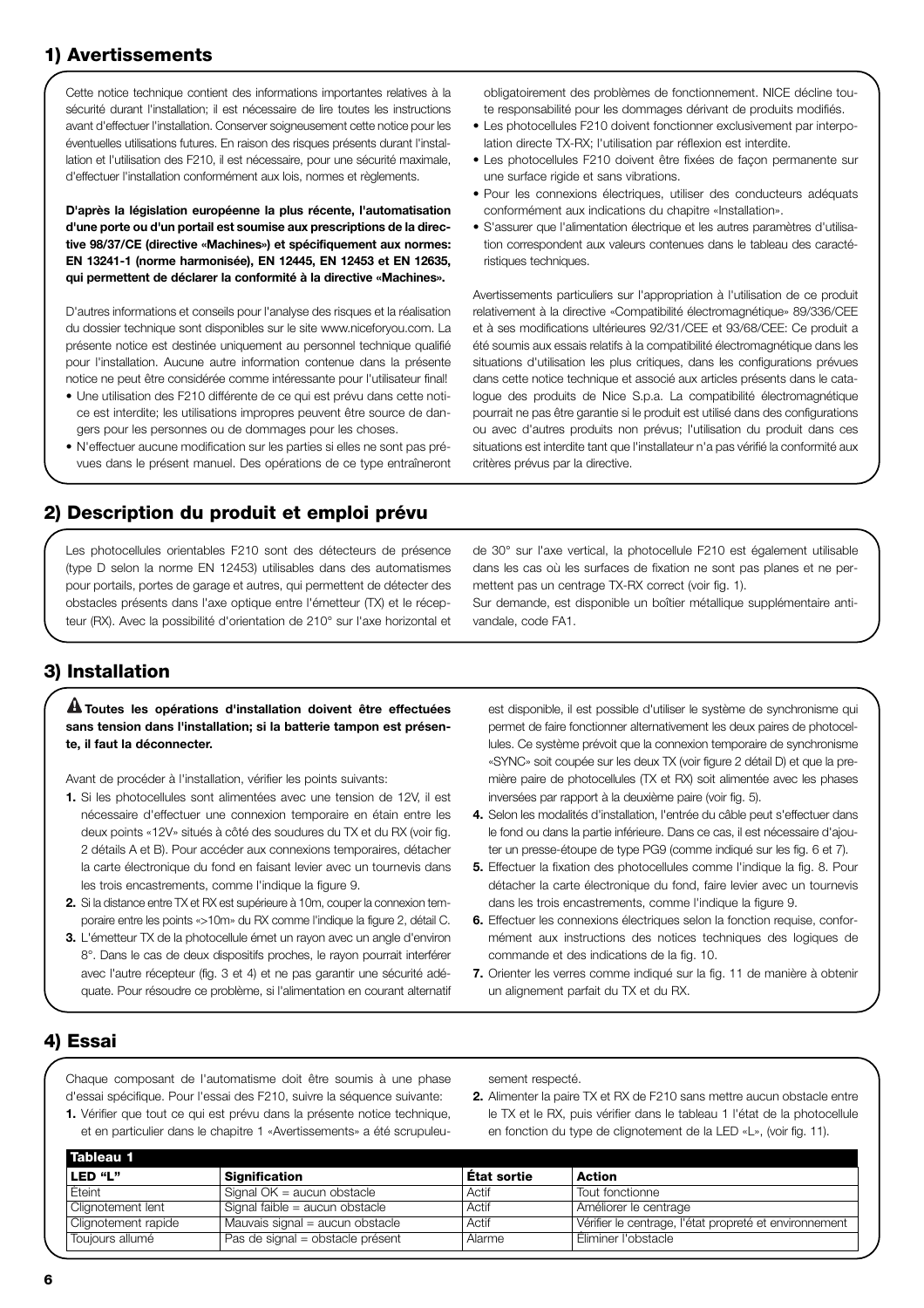- **3.** Si nécessaire, améliorer l'alignement en intervenant sur l'orientation des verres du TX et du RX comme indiqué sur la fig. 11. Suivre la signalisation du voyant "L": plus la vitesse du clignotement est basse, meilleur est l'alignement. L'alignement est optimal quand le voyant L est éteint ou clignote très
- lentement, acceptable quand le voyant clignote lentement et risqué quand il clignote rapidement. **4.** Pour le contrôle de la photocellule et en particulier pour vérifier qu'il n'y a pas d'interférences avec d'autres dispositifs, passer un cylindre
- d'un diamètre de 5 cm sur l'axe optique, d'abord à proximité du TX, puis du RX, et enfin au centre entre les deux (voir fig. 12) et vérifier

que, dans tous les cas, le dispositif intervient en passant de l'état d'actif à l'état d'alarme et vice versa; contrôler enfin qu'il provoque dans la logique de commande l'action prévue sur l'automatisme , par exemple: durant la manœuvre de fermeture, il déclenche l'inversion de mouvement.

**5.** La vérification de la détection correcte de l'obstacle doit être effectuée avec le parallélépipède de test de 700x300x200 mm avec 3 côtés noirs opaques et 3 côtés blancs brillants ou miroités comme le prévoit la norme EN 12445 (voir fig. 13).

# **5) Maintenance**

Les photocellules ne requièrent pas de précautions particulières mais un contrôle est nécessaire au moins tous les 6 mois pour vérifier leur état (présence d'humidité, oxydes, etc.), procéder au nettoyage du boîtier extérieur et refaire le test décrit au chapitre 4 «Essai». Les photocellules ont été étudiées pour fonctionner dans des conditions normales pendant au moins 10 ans; il est donc recommandé d'augmenter la fréquence des contrôles de maintenance, quand cette période de 10 ans s'est coulée.

#### **6) Mise au rebut**

Ce produit est constitué de différents types de matériaux dont certains peuvent être recyclés. Informez-vous sur les systèmes de recyclage ou de mise au rebut du produit et conformez-vous aux normes locales en vigueur.

**Certains composants électroniques pourraient contenir des ! substances polluantes, ne pas les abandonner dans la nature ni les jeter avec les déchets ordinaires. Respecter les méthodes d'élimination prévues par les règlements locaux.**

#### **7) Accessoires**

- Sur demande, deux accessoires sont disponibles:
- **1.** kit boîtier métallique antivandale (code FA1) à monter comme indiqué sur la fig. 14;

#### **8) Caractéristiques techniques**

Afin d'améliorer ses produits, NICE S.p.a. se réserve le droit de modifier les caractéristiques techniques à tout moment et sans préavis, en garantissant dans tous les cas le bon fonctionnement et le type d'utilisation prévus.

N.B.: toutes les caractéristiques techniques se réfèrent à une température de 20 °C.

#### **Photocellules orientables F210**

| Type de produit                     | Détecteur de présence pour automatismes de portails et portes automatiques (type D selon la norme EN                 |
|-------------------------------------|----------------------------------------------------------------------------------------------------------------------|
|                                     | 12453) composé d'une paire d'émetteur «TX» + récepteur «RX».                                                         |
| Technologie adoptée                 | Interpolation optique directe TX-RX avec rayon infrarouge modulé.                                                    |
| Alimentation/sortie                 | 24 Vca/Vcc (limites: 18÷35 Vcc, 15÷28 Vca)<br>sans connexion temporaire:                                             |
|                                     | avec connexion temporaire 12 V: 12 Vca/Vcc (limites: 10÷18 Vcc, 9÷15 Vca)                                            |
| Courant absorbé                     | 25 mA RX, 30 mA TX = 55 mA par paire                                                                                 |
| Capacité de détection               | Objets opaques situés sur l'axe optique entre TX-RX de dimensions supérieures à 50 mm et vitesse inférieure à 1,6m/s |
| Angle de transmission TX            | $+/-$ 4° (valeur relevée à 50 % de la portée)                                                                        |
| Angle de réception RX               | +/- 3° (valeur relevée à 50 % de la portée)                                                                          |
| Possibilité d'orientation de la     | environ 210° dans l'axe horizontal et 30° dans l'axe vertical                                                        |
| photocellule F210                   |                                                                                                                      |
| Portée utile                        | 10 m (30 m avec connexion temporaire «>10m» coupée) avec un désalignement TX-RX maximum de $\pm 2^{\circ}$           |
|                                     | (la portée peut encore se réduire en cas de conditions météorologiques particulièrement critiques: brouillard,       |
|                                     | pluie, neige, poussière, etc.).                                                                                      |
| Portée maximale                     | 20 m (60 m avec connexion temporaire « > 10 m » coupée) avec un désalignement TX-RX maximum de ± 2°                  |
|                                     | (portée garantie dans des conditions optimales).                                                                     |
| Utilisation en atmosphère acide,    | <b>Non</b>                                                                                                           |
| saline ou potentiellement explosive |                                                                                                                      |
| Montage                             | Vertical au mur ou sur une colonnette « MOCF » avec patte de fixation « FA2 »                                        |
| Indice de protection Boîtier        | IP44                                                                                                                 |
| Température de service              | $-20 \div 55^{\circ}$ C                                                                                              |
| Dimensions / poids                  | 46 x 128 h 45 mm / 230 g                                                                                             |
|                                     |                                                                                                                      |

**Nice S.p.a. se réserve le droit d'apporter des modifications aux produits à tout moment si elle le jugera nécessaire.**

- 
- **2.** patte de fixation (code FA2) sur les colonnettes «MOCF», à monter comme indiqué sur la fig. 15.

**7**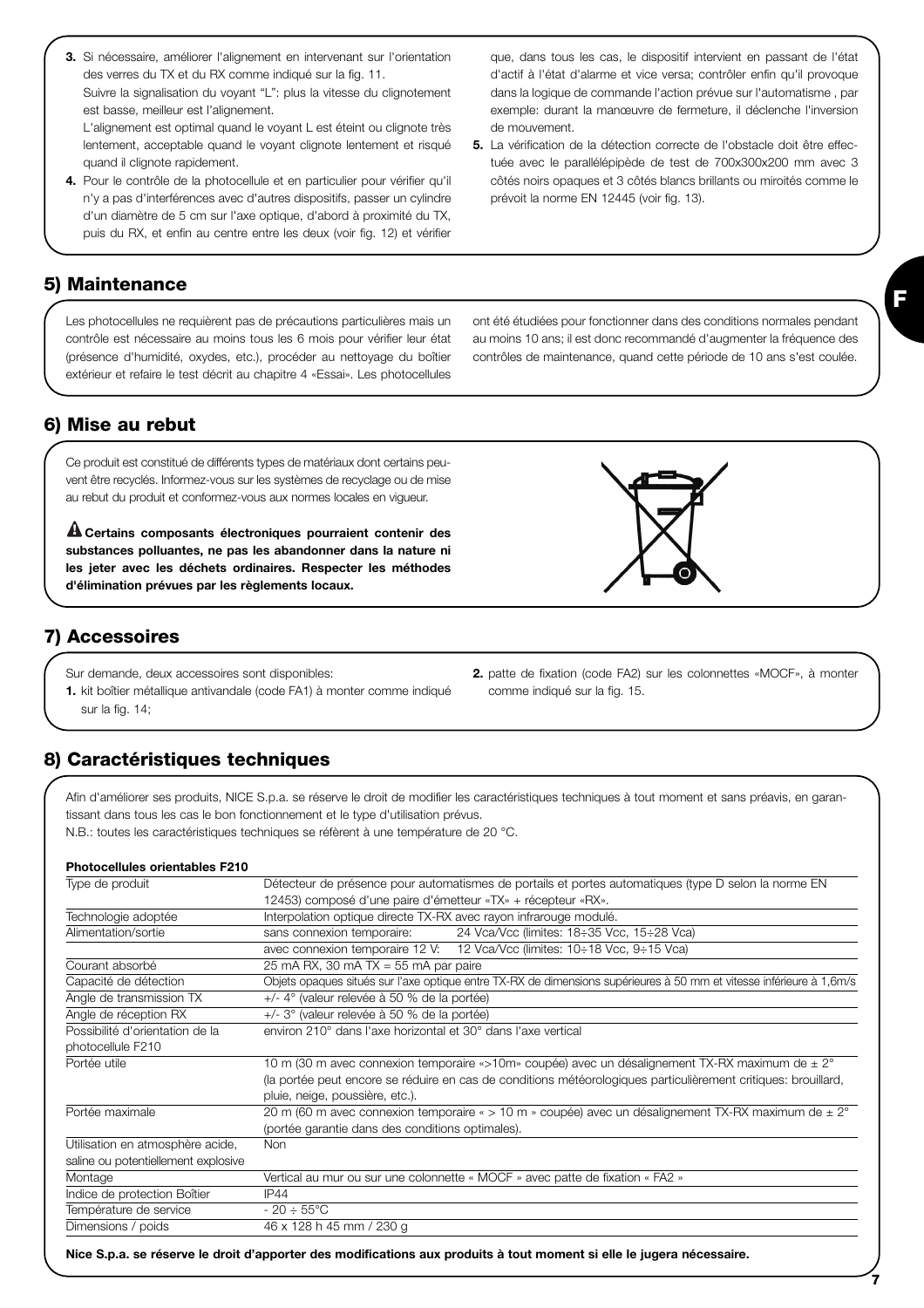### **1) Hinweise**

Die vorliegenden Anweisungen enthalten wichtige Sicherheitsinformationen für die Installation; vor der Installation alle Anweisungen lesen. Dieses Handbuch auch für die Zukunft sorgfältig aufbewahren. Unter Berücksichtigung der Gefahren, die bei Installation und Bedienung von F210 auftreten können, muss die Installation für größte Sicherheit unter voller Einhaltung von Gesetzen, Vorschriften und Verordnungen erfolgen.

**Weitere Auskünfte und Hinweise zur Analyse der Risiken und der Realisierung der Technischen Unterlagen stehen im Internet unter "www.niceforyou.com" zur Verfügung. Die vorliegende Anleitung ist nur für technisches, zur Installation qualifiziertes Personal bestimmt; keine im vorliegenden Heft enthaltene Information ist als interessant für den Endbenutzer zu betrachten!**

Weitere Auskünfte und Hinweise zur Analyse der Risiken und der Realisierung der Technischen Unterlagen stehen im Internet unter "www.niceforyou.com" zur Verfügung. Die vorliegende Anleitung ist nur für technisches, zur Installation qualifiziertes Personal bestimmt; keine im vorliegenden Heft enthaltene Information ist als interessant für den Endbenutzer zu betrachten!

- Ein Gebrauch von F210, der anders als in diesen Anweisungen vorgesehen ist, ist verboten. Ein unsachgemäßer Gebrauch kann Gefahren und Personen- oder Sachschäden verursachen.
- Keine Änderungen an keinem Teil ausführen, falls nicht im vorliegenden Handbuch vorgesehen. Vorgänge dieser Art können nur Betriebs-

#### **2) Produktbeschreibung und Einsatz**

Die schwenkbaren Photozellen F210 sind Präsenzdetektoren (Klasse D gemäß Norm EN12453), mit denen Hindernisse auf der optischen Achse zwischen Sender (TX) und Empfänger (RX) an Automatismen für Tore, Garagentore und ähnliches wahrgenommen werden können.

störungen verursachen. NICE lehnt jegliche Haftung für Schäden aufgrund geänderter Produkte ab.

- F210 darf ausschließlich durch direkte Interpolation zwischen TX und RX funktionieren; ein Gebrauch durch Rückstrahlung ist untersagt.
- F210 muss bleibend auf einer festen, vibrationsfreien Oberfläche befestigt werden.
- Für die elektrischen Anschlüsse sind geeignete Leiter zu verwenden, wie in Kapitel "Installation" angegeben.
- Sicher stellen, dass die Stromversorgung und die anderen Betriebsparameter mit den Werten in Tabelle "technische Merkmale" übereinstimmen.

Besondere Hinweise über die Eignung dieses Produktes mit Bezugnahme auf die Richtlinie 89/336/CEE "Elektromagnetische Verträglichkeit" und spätere Änderungen 92/31/CEE und 93/68/CE: dieses Produkt in den in der vorliegenden Anleitung vorgesehenen Konfigurationen und in Kombination mit den von Nice S.p.A. hergestellten Artikeln im Katalog wurde unter den schwierigsten Einsatzbedingungen Tests der elektromagnetischen Verträglichkeit unterzogen. Die elektromagnetische Verträglichkeit könnte nicht garantiert sein, wenn das Produkt in nicht vorgesehenen Konfigurationen oder mit anderen Produkten benutzt wird; der Gebrauch des Produktes in solchen Situationen ist untersagt, bis der die Installation Ausführende die Übereinstimmung mit den laut Richtlinie vorgesehenen Anforderungen überprüft hat.

Da die Photozelle F210 horizontal um 210° und vertikal um 30° geschwenkt werden kann, kann sie auch auf nicht ebenen Befestigungsflächen, die keine korrekte Fluchtung von TX mit RX ermöglichen, eingesetzt werden (siehe die Abb. 1). Auf Anfrage kann ein zusätzliches "aufbruchsicheres" Metallgehäuse (Code FA1) geliefert werden.

#### **3) Installation**

#### **Alle Installationsarbeiten müssen ohne Spannung zur Anlage ! ausgeführt werden; die Pufferbatterie, falls vorhanden, muss abgetrennt werden.**

Vor der Installation müssen folgende Kontrollen ausgeführt werden:

- **1.** wenn die Photozellen mit einer Spannung von 12V gespeist sind, muss eine gelötete Überbrückung zwischen den zwei Stellen 12V" neben den Schweißungen von TX und RX ausgeführt werden (siehe Abb. 2, Details A und B). Für den Zugriff auf die Überbrückungen, die elektronische Karte vom Hinterteil trennen, indem mit einem Schraubenzieher an den drei Einspannstellen angehoben wird - siehe Abb. 9.
- **2.** Sollte der Abstand zwischen TX und RX über 10m betragen, die Überbrückung zwischen den Stellen ">10m" von RX durchschneiden - siehe Abb. 2, Detail C.
- **3.** Der Photozellensender TX gibt einen Strahl mit einem Winkel von ca. 8° ab. Wenn sich zwei Vorrichtungen in der Nähe befinden, könnte der Strahl mit einem anderen Empfänger interferieren (Abb. 3 und 4), wodurch die Sicherheit nicht gewährleistet wäre. Um dieses Problem

zu beseitigen, kann - falls die Wechselstromversorgung zur Verfügung steht - das Synchrosystem benutzt werden, mit dem die zwei Photozellenpaare abwechselnd funktionieren können. Um dieses System anzuwenden, muss die Überbrückung "SYNC" an den beiden Sendern TX durchgeschnitten werden ( siehe Abbildung 2, Detail D) und das erste Photozellenpaar (TX und RX) muss mit im Vergleich zum zweiten Paar umgekehrten Phasen gespeist sein (siehe Abb. 5).

- **4.** Je nach Installationsart kann das Kabel von der Hinterseite oder der Unterseite eingeführt werden. In diesem Fall muss ein Kabelhalter des Typs "PG9" hinzugefügt werden (wie auf den Abb. 6 und 7 gezeigt).
- **5.** Die Photozellen wie in Abb. 8 gezeigt befestigen. Um die elektronische Karte vom Hinterteil zu trennen, mit einem Schraubenzieher an den drei Einspannstellen anheben - siehe Abb 9.
- **6.** Die elektrischen Anschlüsse je nach gewünschter Funktion gemäß den Angaben in den Anleitungen der Steuerungen und den Angaben in Abb. 10 ausführen.
- **7.** Die Linsen wie in Abb. 11 gezeigt ausrichten, so dass TX einwandfrei mit RX gefluchtet ist.

#### **4) Abnahme**

Für jedes einzelne Bestandteil des Automatismus muss eine spezielle Abnahme erfolgen. Für die Abnahme von "F210" ist folgende Arbeitssequenz durchzuführen:

**1.** Prüfen, ob alles in der vorliegenden Anweisung und insbesondere das

in Kapitel 1 "Hinweise" angegebene genauestens eingehalten ist.

**2.** Das Paar TX und RX von F210 speisen; es darf kein Hindernis zwischen TX und RX vorhanden sein; in Tabelle 1 den Status der Photozellen je nach dem Blinken der LED "L" überprüfen (siehe Abb. 11).

| Bedeutung                               | Status des Ausgangs   Handlung |                                                 |
|-----------------------------------------|--------------------------------|-------------------------------------------------|
| Signal $OK =$ kein Hindernis            | Aktiv                          | Alles OK                                        |
| wenig Signal = kein Hindernis           | Aktiv                          | besser zentrieren                               |
| sehr schlechtes Signal = kein Hindernis | Aktiv                          | Zentrierung, Sauberkeit und Umgebung überprüfen |
| gar kein Signal = Hindernis vorhanden   | Alarm                          | Hindernis entfernen                             |
|                                         |                                |                                                 |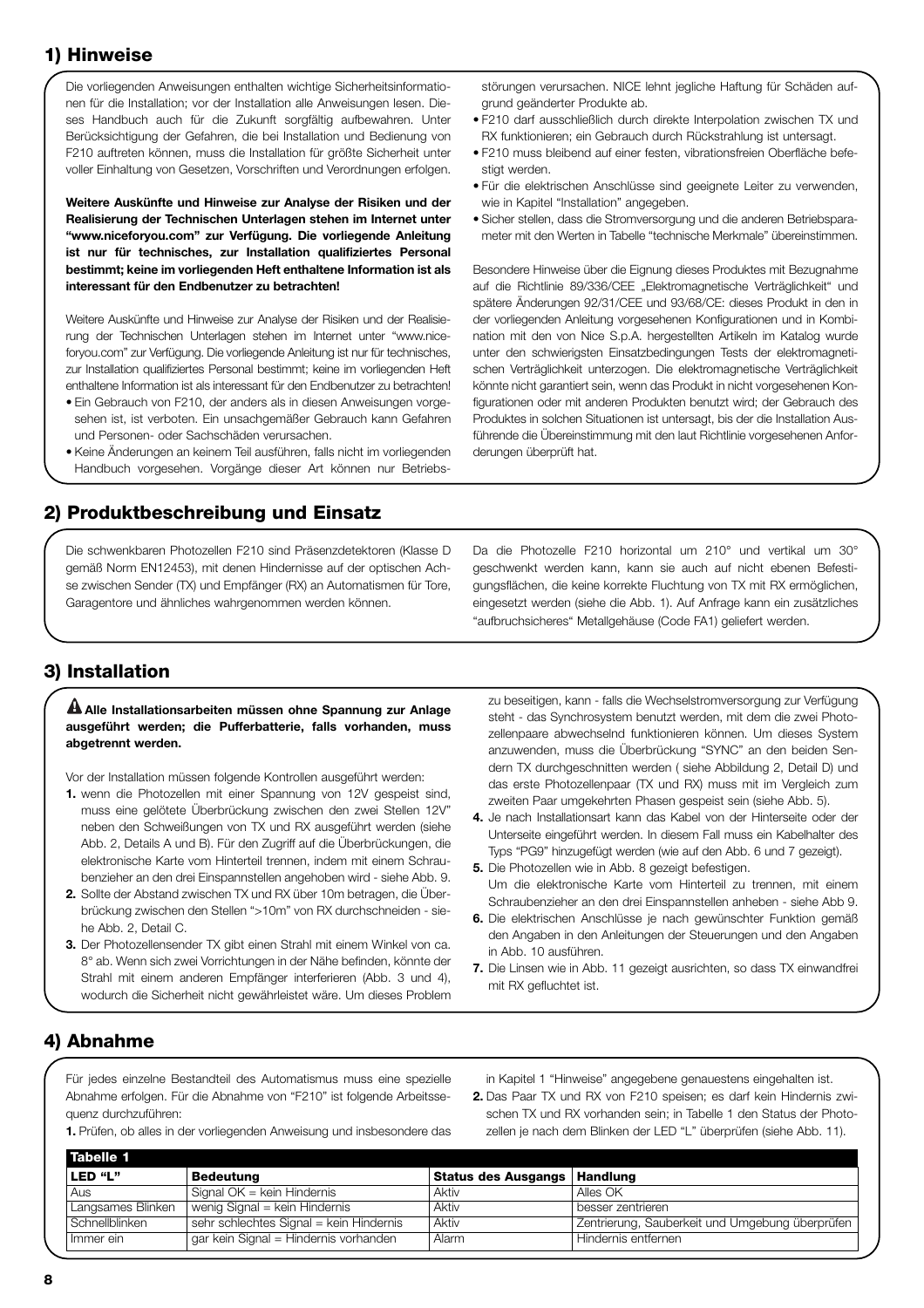Übertragungswinkel von TX +/- 4° (bei 50% der Reichweite gemessener Wert) Empfangswinkel von TX +/- 3° (bei 50% der Reichweite gemessener Wert) Schwenkbarkeit der Photozelle F210 ca. 210° horizontal, 30° vertikal

Schutzart Gehäuse **IP44** 

einer Geschwindigkeit unter 1,6m/s

TX-RX von  $\pm 2^{\circ}$  (die Reichweite ist unter optimalen Bedingungen garantiert) Benutzung in säure- und salzhaltiger oder Nein potentiell explosionsgefährdeter Umgebung Montage Vertikale Wandmontage oder auf Standsäule "MOCF" mit Befestigungsbügel "FA2"

Für eine Verbesserung der Produkte behält sich NICE S.p.A. das Recht vor, die technischen Merkmale jederzeit und ohne vorherige Benachrichti-

Produkttyp **Präsenzdetektor für Automatismen automatischer Türen und Tore (Klasse D gemäß Norm EN 12453)**, bestehend aus einem Paar Sender (TX) und Empfänger (RX).

Wahrnehmungsvermögen Matte Gegenstände auf der optischen Achse zwischen TX und RX mit einer Größe über 50 mm und

Nutzreichweite 10m (30m mit durchgeschnittener Überbrückung ">10m") bei einer maximalen Nichtfluchtung von

Nebel, Regen, Schnee, Staub, usw. weiter reduzieren) Max. Reichweite 20m (60m mit durchgeschnittener Überbrückung ">10m") bei einer maximalen Nichtfluchtung von

mit "12V" Überbrückung: 12 Vac/Vcc (Grenzwerte 10÷18 Vcc , 9÷15 Vac)

TX-RX von ± 2°(die Reichweite kann sich bei besonders schlechten Umgebungsbedingungen wie

Betriebstemperatur -20 ÷55°C Abmessungen / Gewicht 46 x 128 h 45mm / 230 g

Angewendete Technologie Optische Direktinterpolation von TX und RX mit moduliertem Infrarotstrahl Versorgung/Ausgang ohne Überbrückung: 24 Vac/Vcc (Grenzwerte 18÷35 Vcc,15÷28Vac)

**Nice S.p.a. behält sich das Recht vor, jederzeit Änderungen am Produkt anzubringen.**

- **3.** Ggf. die Fluchtung verbessern, indem die Linsen von TX und RX wie in Abb. 1 gezeigt geschwenkt werden 11. Die Anzeigen der LED "L" beachten: je langsamer das Blinken ist, umso besser ist die Fluchtung. Die optimale Fluchtung ist erreicht, wenn die Anzeige gar nicht oder sehr langsam blinkt; akzeptierbar ist auch ein langsames Blinken,
- gefährlich ist hingegen ein Schnellblinken. **4.** Zur Überprüfung der Photozellen und insbesondere um zu prüfen, dass keine Interferenzen mit anderen Vorrichtungen vorhanden sind, einen Zylinder mit 5 cm Durchmesser auf der optischen Achse zuerst

Die Photozellen bedürfen keiner besonderen Wartung, ihr Zustand (Vorhandensein von Feuchtigkeit, Roststellen, usw.) muss aber mindestens alle 6 Monate kontrolliert werden, mit Reinigung des Außengehäuses sowie erneuter Durchführung der in Kapitel 4 beschriebenen "Abnahme".

Die Photozellen wurden entwickelt, um unter normalen Bedingungen mindestens 10 Jahre zu funktionieren; nach dieser Zeit sollte die Wartung häufiger ausgeführt werden.

#### **6) Entsorgung**

**5) Wartung** 

Dieses Produkt besteht aus verschiedenen Stoffen, von denen einige recycled werden können. Informieren Sie sich über die Recycling- oder Entsorgungssysteme für dieses Produkt und halten Sie sich an die örtlich gültigen Vorschriften.

**Einige elektronische Komponenten könnten Schadstoffe ent-! halten: nicht in die Umwelt geben oder im Hausmüll entsorgen. Nach den örtlichen Vorschriften entsorgen.**

#### **7) Zubehör**

**8) Technische Merkmale** 

**Schwenkbare Photozellen F210**

- Auf Anfrage ist zweierlei verschiedenes Zubehör lieferbar:
- **1.** Kit aufbruchsicheres Metallgehäuse (Code FA1); Montage gemäß Abb. 14.

gung zu ändern, wobei aber die vorgesehenen Funktionalitäten und Einsätze garantiert bleiben.

Anmerkung: alle technischen Merkmale beziehen sich auf eine Temperatur von 20°C.

Stromaufnahme 25mA RX, 30mA TX = 55mA pro Paar

- **2.** Bügel für die Befestigung auf Standsäulen "MOCF" (Code FA2); Mon-
- tage gemäß Abb. 15.
- nah an TX, dann nah an RX und abschließend in ihrer Mitte durchführen und prüfen, dass die Vorrichtung in allen Fällen ausgelöst wird und vom aktiven Zustand auf den Alarmzustand übergeht und umgekehrt; abschließend prüfen, dass in der Steuerung die für den Automatismus vorgesehene Handlung erfolgt, wie zum Beispiel: während der Schließung eine Umkehrung der Bewegung.
- **5.** Die Überprüfung der korrekten Wahrnehmung eines Hindernisses erfolgt mit einem 700x300x200mm großen Parallelflach mit 3 mattschwarzen Seiten und 3 weißglänzenden Seiten oder 3 Spiegelseiten, gemäß der Norm EN 12445 (siehe Abb. 13).

**D**

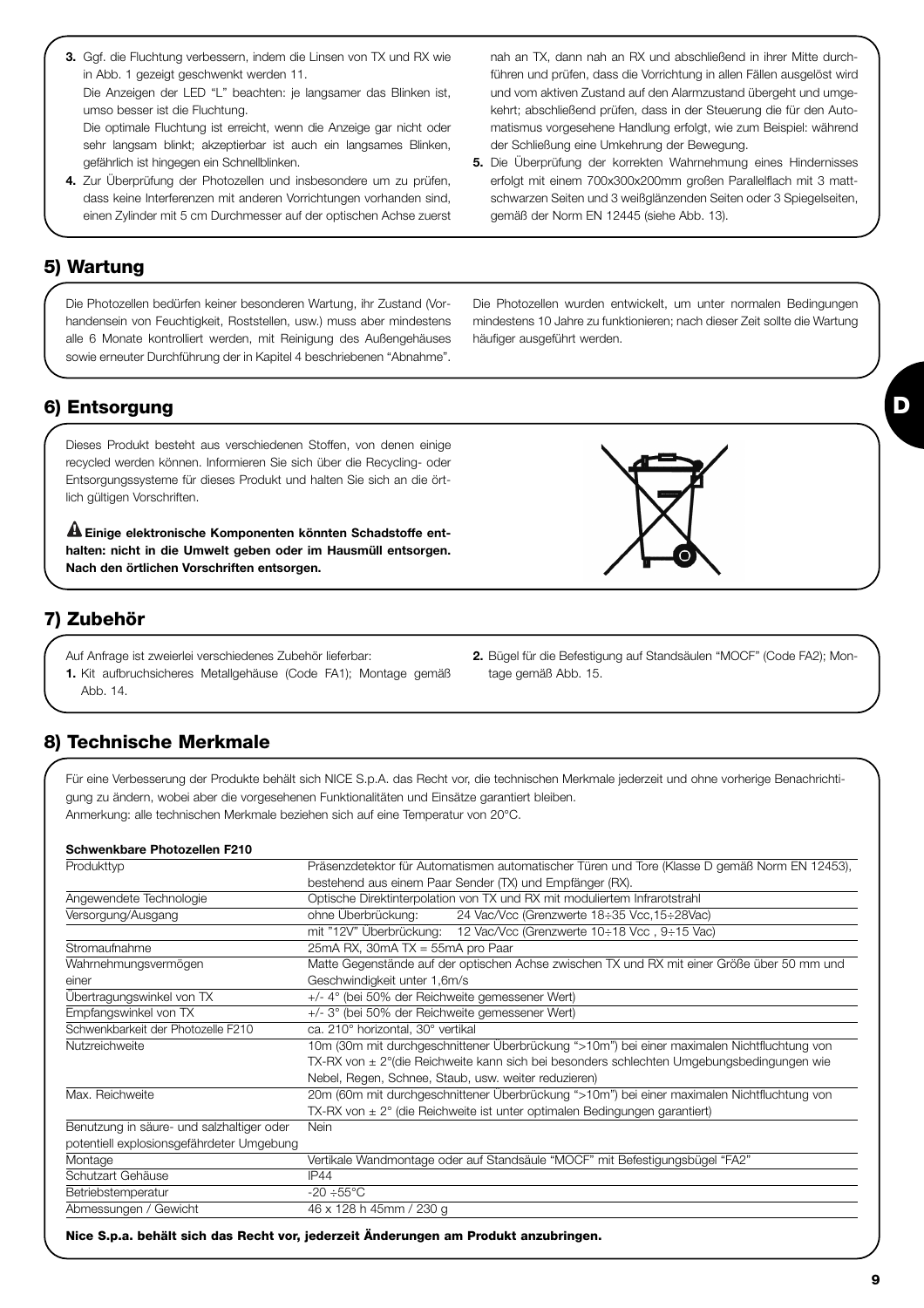# **1) Advertencias**

Este manual de instrucciones contiene informaciones importantes en materia de seguridad para la instalación; es necesario leer detenidamente todas las instrucciones antes de comenzar la instalación. Conserve este manual en buenas condiciones para su consultación posterior.

Considerando los peligros que pueden generarse durante la instalación y el uso de F210, para la seguridad máxima es necesario que la instalación sea realizada respetando plenamente las leyes, normas y reglamentos.

**Según la legislación europea más reciente, la realización de una puerta o portón automático entra en el ámbito de las disposiciones de la Directiva 98/37/CE (Directiva de Máquinas) y, en particular, en las normas: EN 13241-1 (norma armonizada); EN 12445; EN 12453 y EN 12635, que permiten declarar la conformidad con la directiva de máquinas.**

Otras informaciones, directrices para el análisis de los riesgos y la realización del Expediente Técnico están disponibles en: "www.niceforyou.com". Este manual está destinado únicamente al personal técnico cualificado para la instalación; ninguna información contenida en este manual puede ser considerada de interés para el usuario final.

• Está prohibido utilizar F210 para una finalidad diferente de aquella dispuesta en estas instrucciones; un uso inadecuado puede ser peligroso o causar daños a las personas o bienes.

- No modifique ninguna parte salvo si está previsto en estas instrucciones; los trabajos de este tipo pueden causar solamente desperfectos; NICE no es responsable de los daños que deriven de productos modificados.
- F210 debe funcionar solamente por interpolación directa TX-RX; está prohibido utilizarla por reflexión.
- F210 debe fijarse de manera permanente sobre una superficie rígida y sin vibraciones.
- Para las conexiones eléctricas, utilice conductores adecuados, tal como indicado en el capítulo "instalación".
- Controle que la alimentación eléctrica y los demás parámetros de uso correspondan con los valores indicados en la tabla "características técnicas".

Advertencias especiales sobre la idoneidad para el uso de este producto con relación a la Directiva "Compatibilidad Electromagnética" 89/336/CEE y modificación siguiente 92/31/CEE y 93/68/CEE: Este producto ha sido sometido a los ensayos en materia de compatibilidad electromagnética en las situaciones de uso más duras, en las configuraciones previstas en este manual de instrucciones y en combinación con los artículos presentes en el catálogo de productos de Nice S.p.A. Si el producto se utilizara con configuraciones o con otros productos no previstos, podría perderse la garantía de la compatibilidad electromagnética; en dichas condiciones, está prohibido el uso del producto hasta que la persona que efectúa la instalación haya verificado que responde a los requisitos previstos por la directiva.

#### **2) Descripción del producto y uso previsto**

Las fotocélulas orientables F210 son detectores de presencia (tipo D según la norma EN12453) que pueden utilizarse en automatismos para puertas, portones y demás, permitiendo detectar obstáculos presentes en el eje óptico entre el transmisor (TX) y el receptor (RX).

Dado que es posible orientarla a 210° sobre el eje horizontal y 30° sobre

el eje vertical, la fotocélula F210 también puede utilizarse donde las superficies de fijación no son planas y no permiten una alineación correcta entre el TX y el RX (véanse las figs.1). Bajo pedido, hay disponible una caja metálica opcional "antivandalismo" código FA1.

#### **3) Instalación**

**Todas las operaciones de instalación se realizan sin tensión ! en la instalación; si estuviera montada la batería compensadora habrá que desconectarla.**

Antes de proceder con la instalación, controle los siguientes puntos:

- **1.** Si las fotocélulas están alimentadas con una tensión de 12V, es necesario efectuar una conexión puente de estaño entre los dos puntos "12V" situados al lado de las soldaduras del TX y del RX (véase la fig.2, detalles A y B). Para acceder a los puentes de conexión, separe la tarjeta electrónica del fondo, haciendo palanca con un destornillador en los tres encastres, tal como indicado en la fig. 9.
- **2.** Si la distancia entre TX y RX es superior a 10 m, corte el puente de conexión entre los puntos "> 10m." del RX, tal como indicado en la fig. 2, detalle C.
- **3.** El transmisor TX de la fotocélula emite un rayo con un ángulo de alrededor de 8°. En el caso de dos dispositivos cercanos, el rayo podría interferir sobre el otro receptor (fig.3 y fig.4) sin garantizar una seguri-

dad adecuada. Para evitar este problema, si la alimentación es de corriente alterna, es posible utilizar el sistema de sincronización que permite hacer funcionar alternativamente los dos pares de fotocélula. En este sistema es necesario cortar el puente de conexión de sincronización "SYNC" en los dos TX (véase la figura 2, detalle D) y que el primer par de fotocélulas (TX y RX) esté alimentado con las fases invertidas respecto del segundo par (véase la fig. 5).

- **4.** Según el modo de instalación, el cable puede entrar por el fondo del lado inferior. En este caso es necesario añadir un prensaestopas tipo "PG9" (como se muestra en las figs. 6 y 7).
- **5.** Para separar la tarjeta electrónica del fondo, haga palanca con un destornillador en los tres encastres, tal como indicado en la fig. 9.
- **6.** Efectúe las conexiones eléctricas según la función requerida, de acuerdo con lo indicado en los manuales de los cuadros de mando y siguiendo las indicaciones de la fig.10.
- **7.** Oriente las lentes tal como indicado en la fig.11, hasta obtener una alineación perfecta entre TX y RX.

#### **4) Ensayo**

Cada componente de la automatización requiere una etapa de ensayo específica. Para el ensayo de "F210" ejecute la siguiente secuencia de operaciones:

**1.** Controle que se hayan respetado estrictamente las indicaciones dadas

en este manual y especialmente aquellas del capítulo 1 "Advertencias".

**2.** Alimente el par TX y RX de F210, no coloque ningún obstáculo entre TX y RX y compruebe en la tabla 1 el estado de la fotocélula según el tipo de parpadeo del led "L" (fig. 11).

| l Tabla 1         |                                 |                      |                                                        |
|-------------------|---------------------------------|----------------------|--------------------------------------------------------|
| LED "L"           | Significado                     | <b>Estado salida</b> | Acción                                                 |
| Apagado           | Señal OK = Ningún obstáculo     | Activo               | Todo OK                                                |
| Parpadeo lento    | Señal escasa = Ningún obstáculo | Activo               | Mejorar centrado                                       |
| Parpadeo rápido   | Señal pésima = Ningún obstáculo | Activo               | Controlar centrado, condiciones de limpieza y ambiente |
| Siempre encendido | Señal cero = Obstáculo presente | Alarme               | Eliminar obstáculo                                     |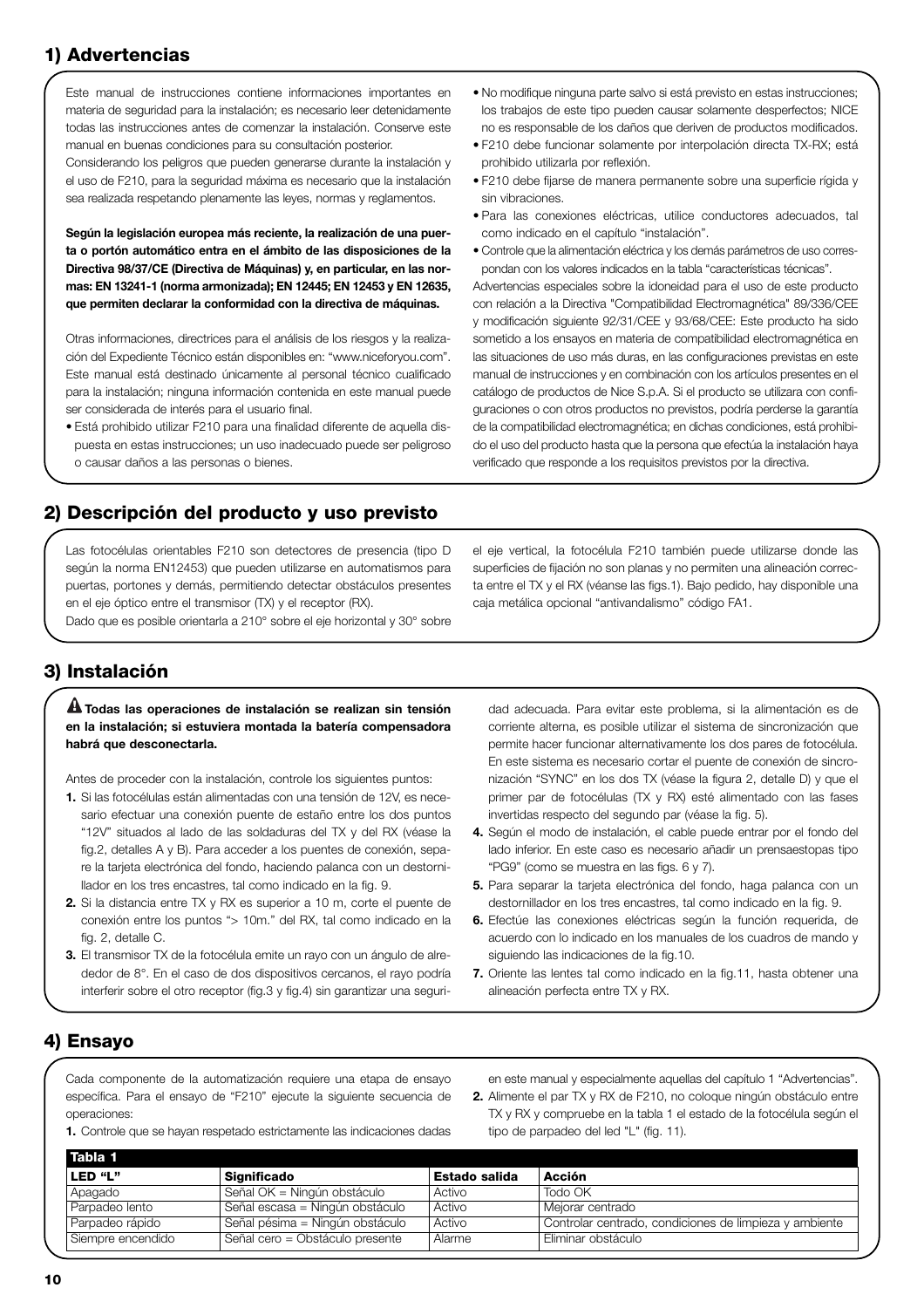**3.** De ser necesario, mejorar la alineación orientando las lentes del TX y del RX, tal como en la fig. 11.

Siga la señal del indicador "L": cuanto menor es la velocidad de parpadeo mejor es la alineación.

La alineación ideal se obtiene cuando el indicador está apagado o parpadea muy lentamente; es igualmente aceptable cuando parpadea lentamente, e inadecuada cuando parpadea rápidamente.

**4.** Para controlar la fotocélula y, especialmente, para que no haya interferencias con otros dispositivos, pase un cilindro de 5 cm de diámetro por el eje óptico, primero cerca del TX, después cerca del RX y por último por el centro entre los dos puntos (véase la fig.12) y con-

#### **5) Mantenimiento**

Las fotocélulas no requieren cuidados particulares, pero es necesario controlar cada 6 meses su estado (presencia de humedad, oxidación, etc.), limpiar el revestimiento externo y las lentes y realizar el ensayo tal como descrito en el capítulo 4 "Ensayo".

**6) Desguace**

Este producto está formado de diversos tipos de materiales, algunos pueden reciclarse. Infórmese sobre los sistemas de reciclaje o de eliminación del producto respetando las normas locales vigentes.

**Algunos componentes electrónicos podrían contener sustan-! cias contaminantes: no los abandone en el medio ambiente, no los arroje en los residuos comunes, sino que utilice los métodos de eliminación previstos por las normas locales.**

# **7) Accesorios**

Bajo pedido hay disponibles dos accesorios:

**1.** kit caja metálica antivandalismo (código FA1), a montar como en la fig. 14.

## **8) Características técnicas**

Nice S.p.a., a fin de mejorar sus productos, se reserva el derecho de modificar las características técnicas en cualquier momento y sin previo aviso, garantizando la funcionalidad y el uso previstos.

en la fig. 15.

Nota: todas las características técnicas se refieren a una temperatura de 20°C

#### **Fotocélulas orientables F210**

| Tipo de producto                     | Detector de presencia para automatismos de puertas y portones automáticos                            |                                                                                                                        |  |
|--------------------------------------|------------------------------------------------------------------------------------------------------|------------------------------------------------------------------------------------------------------------------------|--|
|                                      | (tipo D según la norma EN 12453) compuesto de un par de transmisor "TX" y receptor "RX"              |                                                                                                                        |  |
| Tecnología adoptada                  | Interpolación óptica directa TX-RX con rayo infrarrojo modulado                                      |                                                                                                                        |  |
| Alimentación/salida                  | sin puente de conexión:                                                                              | 24 Vac/Vcc (límites 18÷35Vcc, 15÷28Vac)                                                                                |  |
|                                      | con puente de conexión "12v":                                                                        | 12 Vac/Vcc (límites 10÷18 Vcc, 9÷15 Vac)                                                                               |  |
| Corriente absorbida                  | $25mA$ RX, $30mA$ TX = $55mA$ por par                                                                |                                                                                                                        |  |
| Capacidad de detección               |                                                                                                      | Objetos opacos situados en el eje óptico entre TX-RX con dimensiones mayores que 50mm y velocidad                      |  |
|                                      | menor que 1,6m/s                                                                                     |                                                                                                                        |  |
| Angulo de transmisión TX             | $+/-$ 4° (valor detectado al 50% del alcance)                                                        |                                                                                                                        |  |
| Ángulo de recepción RX               | +/- 3° (valor detectado al 50% del alcance)                                                          |                                                                                                                        |  |
| Orientabilidad de la fotocélula F210 | alrededor de 210° en el eje horizontal y 30° en el eje vertical                                      |                                                                                                                        |  |
| Alcance útil                         | 10m (30m con puente de conexión ">10m" cortado) para una desalineación máxima TX-RX ± 2° (el alcance |                                                                                                                        |  |
|                                      |                                                                                                      | puede disminuir aún más ante la presencia de fenómenos atmosféricos muy intensos: niebla, lluvia, nieve, polvo, etc.). |  |
| Alcance máximo                       |                                                                                                      | 20m (60m con puente de conexión ">10m" cortado) para una desalineación máxima TX-RX ± 2°                               |  |
|                                      | (alcance garantizado en condiciones ideales)                                                         |                                                                                                                        |  |
| Uso en atmósfera ácida, salobre      | No.                                                                                                  |                                                                                                                        |  |
| o potencialmente explosiva           |                                                                                                      |                                                                                                                        |  |
| Montaje                              |                                                                                                      | Vertical en pared o sobre columna "MOCF" con estribo de fijación "FA2"                                                 |  |
| Clase de protección Caja             | IP44                                                                                                 |                                                                                                                        |  |
| Temperatura de funcionamiento        | $-20 \div 55^{\circ}$ C                                                                              |                                                                                                                        |  |
| Medidas / peso                       | 46 x 128 h 45mm / 230 g                                                                              |                                                                                                                        |  |

trole que el dispositivo siempre se accione pasando del estado activo al estado de alarma y viceversa; por último, compruebe que en la central provoque la acción prevista en el automatismo, por ejemplo: que en la maniobra de cierre provoque la inversión de movimiento.

- **5.** Para comprobar la detección del obstáculo, hay que utilizar el paralelepípedo de ensayo de 700x300x200mm, con 3 lados de color negro mate y 3 lados de color blanco brillante o bien pulidos, tal como previsto por la norma EN 12445 (véase la fig. 13)
- Las fotocélulas han sido diseñadas para funcionar en condiciones normales por lo menos durante 10 años, por lo que es oportuno intensificar la frecuencia de mantenimiento una vez superado dicho período.



**2.** estribo de fijación (código FA2) en columnas "MOCF", a montar como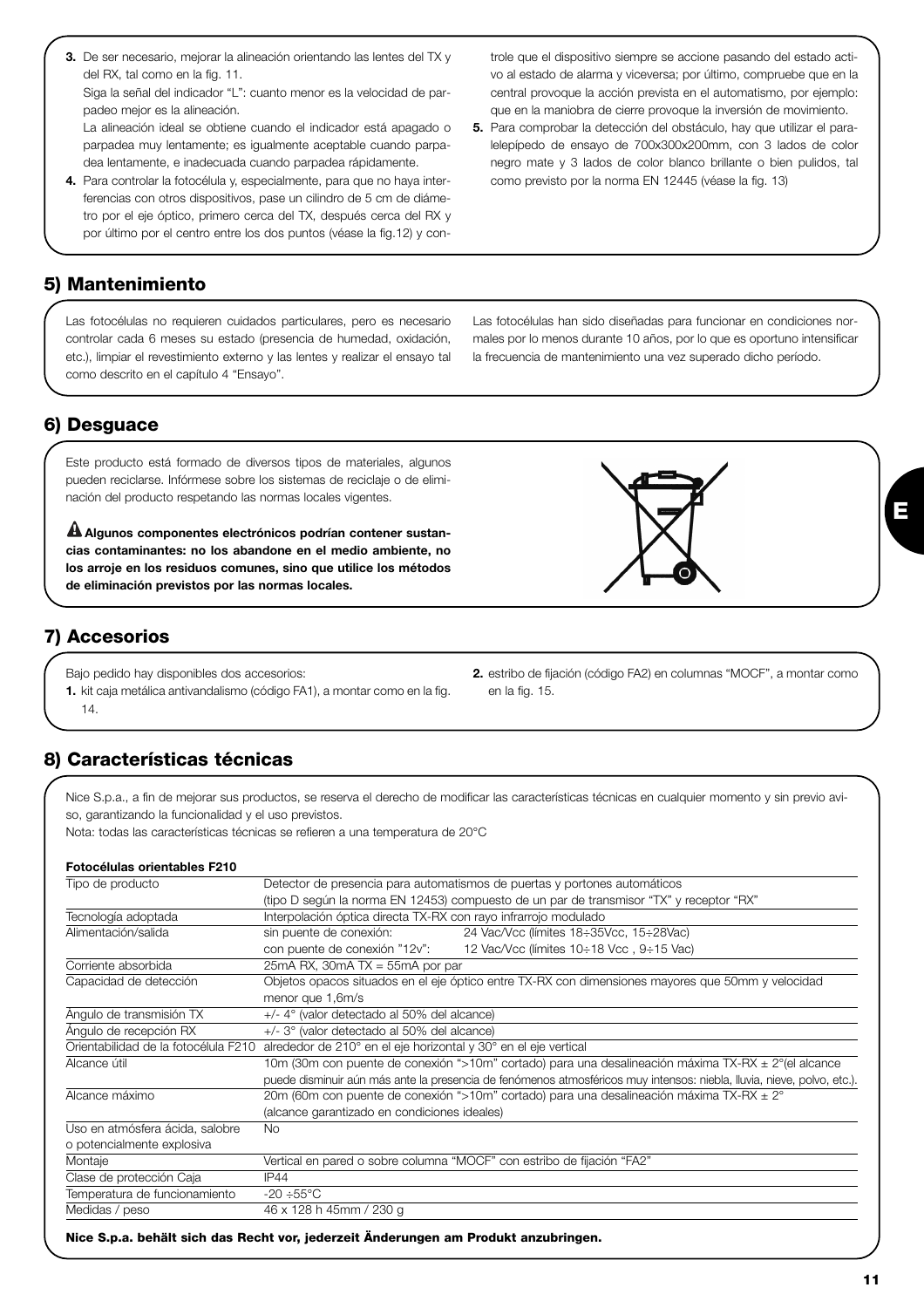# **1) Ostrzeżenia**

Ta instrukcja zawiera ważne informacje dotyczące bezpieczeństwa podczas instalowania, należy się z nią zapoznać przed rozpoczęciem prac instalacyjnych. Niniejszą instrukcję należy przechowywać w celu ewentualnej, przyszłej konsultacji. Biorąc pod uwagę niebezpieczeństwa, jakie mogą wystąpić podczas instalowania i użytkowania fotokomórek F210, dla zwiększenia bezpieczeństwa, instalacja musi odpowiadać przepisom, normom i uregulowaniom prawnym.

**Według obowiązujących przepisów europejskich, wykonanie drzwi lub bramy automatycznej musi być zgodne z Dyrektywą 98/37/CE (Dyrektywa Maszynowa), a w szczególności musi odpowiadać normom: EN 13241-1 (norma zharmonizowana); EN 12445; EN 12453 i EN 12635, które pozwalają na wystawienie oświadczenia zgodności z dyrektywą maszyn.**

Dodatkowe informacje, wytyczne do analiz zagrożeń i Książka Techniczna, są dostępne na: www.niceforyou.com. Niniejsza instrukcja przeznaczona jest jedynie dla personelu technicznego z odpowiednimi kwalifikacjami do instalowania. Żadne informacje znajdujące się w niniejszej instrukcji nie są skierowane do końcowego użytkownika!

- Użycie F210 do innych celów niż przewidziano w niniejszej instrukcji jest zabronione; użycie niezgodne z przeznaczeniem może spowodować zagrożenie i wyrządzić szkody ludziom oraz uszkodzić inne obiekty.
- Nie wykonywać żadnych zmian i modyfikacji, jeśli nie są one przewidziane

**2) Opis produktu i przeznaczenie**

Fotokomórki F210 są czujnikami obecności (typu D według normy EN12453), które są stosowane w automatyce bram i służą do wykrycia przeszkód w osi optycznej pomiędzy nadajnikiem (TX) i odbiornikiem (RX).

Z możliwością obrotu o 210o w płaszczyźnie poziomej oraz 30o w

w niniejszej instrukcji; operacje tego rodzaju mogą jedynie spowodować niewłaściwe działanie; NICE nie bierze odpowiedzialności za szkody spowodowane przez zmodyfikowany produkt.

- F210 mogą funkcjonować tylko przy bezpośrednim kontakcie optycznym TX-RX; zabronione jest użytkowanie z wykorzystaniem lusterka.
- F210 przymocować na stałe do powierzchni odpowiednio pewnej i stabilnej, nie narażonej na drgania.
- Dla podłączeń elektrycznych stosować odpowiednie przewody, jak to pokazano w rozdziale "Instalacia".
- Upewnić się, czy zasilanie elektryczne oraz inne parametry użytkowe odpowiadają wartościom podanym w tabeli "Dane techniczne".

Szczególną uwagę należy zwrócić na użytkowanie niniejszego produktu z punktu widzenia dyrektywy o "Zgodności elektromagnetycznej 89/336/CEE wraz z późniejszymi zmianami 92/31/CEE oraz 93/68/CEE: Niniejszy produkt został poddany badaniom w zakresie zgodności elektromagnetycznej w skrajnych sytuacjach użytkowania, w konfiguracjach przewidywanych w niniejszym podręczniku użytkownika oraz w połączeniu z artykułami znajdującymi się w katalogu produktów firmy Nice S.p.a. Zgodność elektromagnetyczna może nie być zagwarantowana jeśli produkt użytkowany będzie w połączeniu z innymi wyrobami nieprzewidzianymi; zabronione jest użytkowanie niniejszego produktu w takich sytuacjach póki osoba dokonująca instalacji nie upewni się co do zgodności z wymaganiami zawartymi w dyrektywie.

płaszczyźnie pionowej fotokomórka F210 możliwa jest do zastosowania również tam, gdzie powierzchnie do mocowania nie są zbyt równe i nie pozwalają na dokładnie ustawienie współosiowości pomiędzy TX a RX (patrz rys. 1). Jeśli to konieczne dostępny jest także dodatkowa metalowa obudowa "przeciw wandalom" - kod FA1.

#### **3) Instalowanie**

#### **Wszystkie czynności wykonywać po odłączeniu centrali od ! zasilania i akumulatora awaryjnego (gdy jest używany).**

- Przystąpić do instalowania po weryfikacji poniższych punktów:
- **1.** Jeśli fotokomórki zasilane są napięciem 12V koniecznym jest wykonanie mostka lutowanego pomiędzy dwoma punktami "12V" znajdującymi się na płytkach TX oraz RX od strony druku (patrz rys.2 detale A i B). W celu dojścia do mostków wyjąć płytkę elektroniki z obudowy posługując się śrubokrętem jak dźwignią w trzech punktach, jak to widać na rys. 9.
- **2.** W przypadku gdy odległość pomiędzy TX i RX jest większa niż 10 m przeciąć mostek pomiędzy punktami ">10m" na RX, jak to pokazano na rys. 2, detal C.
- **3.** Nadajnik TX emituje promień o kącie wynoszącym ok. 8o. W przypadku dwóch linii fotokomórek działających blisko siebie promień mógłby zakłócać drugi z odbiorników (rys. 3 i rys. 4) nie zapewniając właściwego bezpieczeństwa. Aby zapobiec temu problemowi jeśli dostepne jest zasilanie prądem zmiennym, możliwe jest zastosowanie systemu

synchronizacji, który umożliwi funkcjonowanie naprzemienne obu parom fotokomórek. Ten system przewiduje przecięcie mostka synchronicznego "SYNC" w obydwu TX (patrz rys. 2 detal D) i zasilanie obu linii FOTO odwrotnymi fazami napięcia (patrz rys. 5).

- **4.** W zależności od warunków instalacji wejście przewodu może mieć miejsce od dołu lub od ściany bocznej. W takim przypadku koniecznym jest dodanie zacisku przewodu typu "PG9" (jako to widać na rys. 6 i 7).
- **5.** Przymocować fotokomórki tak, jak wskazano na rysunku 8. W celu oddzielenie płytki elektroniki od obudowy posłużyć się śrubokrętem jako dźwignią w trzech punktach, jak to widać na rys. 9.
- **6.** Wykonać podłączenia elektryczne w zależności od wymaganej funkcji oraz zależnie od wskazań instrukcji central sterujących i według wskazówek z rys. 10.
- **7.** Ustawić soczewki jak na rys. 11, w taki sposób aby uzyskać dokładną współosiowość pomiędzy TX a RX.

#### **4) Próby odbiorcze.**

Każda pojedyncza część automatyki wymaga specyficznej fazy prób odbiorczych. W czasie odbioru F210 należy wykonać następujące operacje:

**1.** Sprawdzić, czy były dokładnie przestrzegane wskazówki tego podręcznika,

a w szczególności te z rozdziału 1 "Ostrzeżenia";.

**2.** Podłączyć zasilanie do pary TX i RX fotokomórki F210, nie umieszczać żadnych przeszkód pomiędzy TX a RX i sprawdzić w tabeli 1 stan fotokomórki na podstawie pulsowania diody "L" (patrz rys. 11).

| Oznaczenie                            | Stan wyjścia | Czynność                                            |
|---------------------------------------|--------------|-----------------------------------------------------|
| Sygnał OK = brak przeszkody           | Właczony     | Wszystko OK                                         |
| Słaby sygnał = brak przeszkody        | Właczony     | Poprawić ustawienie                                 |
| Bardzo słaby sygnał = brak przeszkody | właczony     | Sprawdzić ustawienie, stan Czyszczenie i środowisko |
| Sygnał zerowy = jest przeszkoda       | Alarm        | Usuń przeszkode                                     |
|                                       |              |                                                     |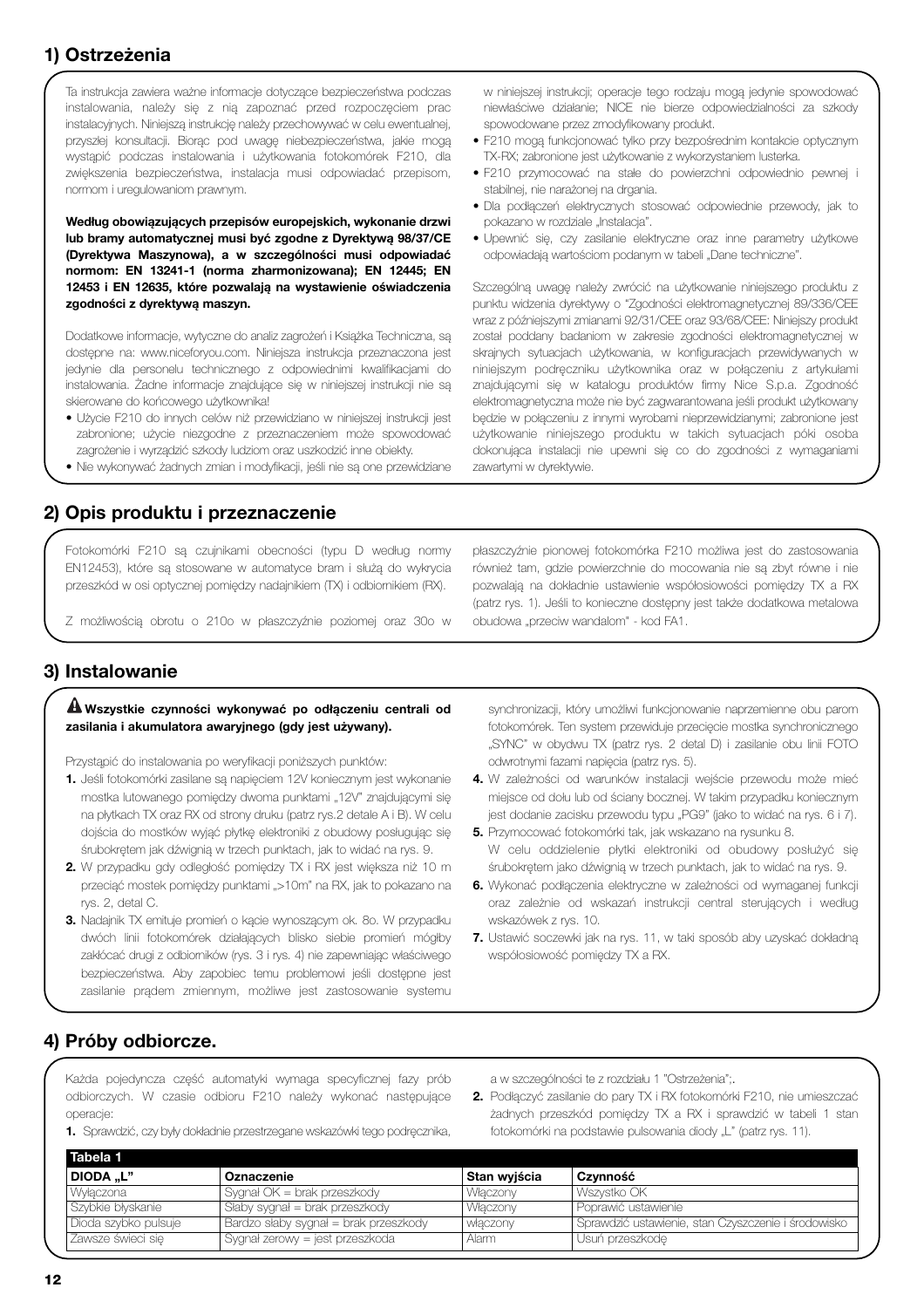**13**

#### **5) Czynności konserwacyjne**

Fotokomórki nie wymagają specjalnych czynności konserwacyjnych. Co 6 miesięcy należy zweryfikować ich stan (czy nie są mokre, rdza, itp.), wyczyścić obudowę, szkiełka i ponownie wykonać czynności opisane w poprzednim paragrafie. Fotokomórki zostały opracowane tak, aby działały w

normalnych warunkach co najmniej 10 lat.

Po takim okresie zaleca się wykonanie czynności konserwacyjnych częściej.

#### **6) Utylizacja**

Produkt ten składa się z wielu surowców, niektóre z nich mogą być wtórnie przerobione. Należy zasięgnąć informacji odnośnie sposobów przerobu i utylizacji materiałów według aktualnie obowiązujących norm miejscowych.

**Niektóre elektroniczne elementy mogą zawierać substancje ! szkodliwe; nie zanieczyszczaj nimi środowiska.** 

#### **7) Akcesoria**

- Jeśli to wymagane dostępne są dwa rodzaje akcesoriów:
- **1.** zestaw montażowy obudowy metalowej przeciw wandalom (kod FA1), do zamontowania jak na rys. 14;

#### **8) Dane techniczne**

Firma Nice S.p.A. zastrzega sobie prawo wprowadzania zmian parametrów technicznych własnych produktów w jakiejkolwiek chwili i bez uprzedzenia, ale gwarantując ich funkcjonalność i przewidziane zastosowanie.

jak na rys. 15.

Uwaga: wszystkie dane techniczne odnoszą się do temperatury pracy wynoszącej ok. 20°C.

#### **Fotokomórki F210**

| Typ produktu                      | Czujnik obecności do automatyki bram i drzwi (typu D według normy EN 12453) złożony z pary:<br>nadajnik "TX" i odbiomik "RX". |  |  |
|-----------------------------------|-------------------------------------------------------------------------------------------------------------------------------|--|--|
| Zastosowana technologia           | Bezpośrednie połączenie optyczne TX i RX za pomocą modulowanej wiązki podczerwieni.                                           |  |  |
| Zasilanie/wyiście                 | 24 Vpp/Vps (zakres 18:35 Vps, 15:28Vpp)<br>Bez mostka:                                                                        |  |  |
|                                   | 12 Vpp/Vps (zakres 10÷18 Vps, 9÷15 Vpp)<br>Z mostkiem "12V":                                                                  |  |  |
| Prad absorbowany                  | $25mA$ RX, $30mA$ TX = $55mA$ dla pary                                                                                        |  |  |
| Zdolność odczytu                  | Przedmioty matowe na osi optycznej TX-RX z wymiarami większymi od 50mm i prędkości mniejszej od 1,6 m/s.                      |  |  |
| Kat transmisji TX                 | +/- 4° (wartość odczytana dla 50% wydajności)                                                                                 |  |  |
| Kat odbioru RX                    | +/- 3° (wartość odczytana dla 50% wydajności)                                                                                 |  |  |
| Regulacja fotokomórki F210        | około 210° w poziomie i 30° w pionie                                                                                          |  |  |
| Zasięg użytkowy                   | 10 m (30m z przeciętym mostkiem ">10m") przy maksymalnej odchyłce współosiowości TX i RX ± 2°                                 |  |  |
|                                   | (zasięg może się zmniejszyć w zależności od występowania zjawisk atmosferycznych wyjątkowo intensywnych:                      |  |  |
|                                   | mgła, deszcz, śnieg, pył, itd.)                                                                                               |  |  |
| Zasięg maksymalny                 | 20m (60m z przeciętym mostkiem ">10m") przy maksymalnej odchyłce współosiowości TX-RX ± 2°                                    |  |  |
|                                   | (zasięg jest gwarantowany przy optymalnych warunkach)                                                                         |  |  |
| Możliwość pracy w środowisku      | <b>NIE</b>                                                                                                                    |  |  |
| kwaśnym, zasolonym lub wybuchowym |                                                                                                                               |  |  |
| Montaż                            | Na powierzchni pionowej lub na kolumience "MOCF" na wspomiku "FA2"                                                            |  |  |
| Stopień zabezpieczenia Pojemnik   | IP44                                                                                                                          |  |  |
| Temperatura pracy                 | $-20 \div 55^{\circ}$ C                                                                                                       |  |  |
| Wymiary/waga                      | 46 x 128 x 45mm / 230 g                                                                                                       |  |  |

przypadkach urządzenie przejdzie ze stanu aktywnego w stan alarmowy i na odwrót, czy wykona czynność przewidzianą w centrali, np.: w ruchu zamykania spowoduje zmianę kierunku ruchu.

**5.** Kontrola poprawności wykrywania przeszkód dokonywana jest przy użyciu testowego prostopadłościanu 700 x 300 x 200 mm z trzema bokami matowo czarnymi i trzema zwierciadlanymi, zgodnie z zaleceniami normy EN 12445 (patrz rys. 13)



błyska bardzo powoli, jest do przyjęcia by błyskał szybciej, większe zagrożenie istnieje, gdy wskaźnik błyska bardzo szybko. **4.** Po kontroli stanu fotokomórek, po sprawdzeniu czy nie ma interferencji z innymi urządzeniami, przesunąć cylinder (o wymiarach: średnica - 5

cm, długość - 30cm) przecinając oś optyczną: Zrobić to w pobliżu TX, później przy RX i następnie po środku: sprawdzić, czy w tych



**2.** listwa mocująca (kod FA2), na kolumience "MOCF", do zamontowania

**PL**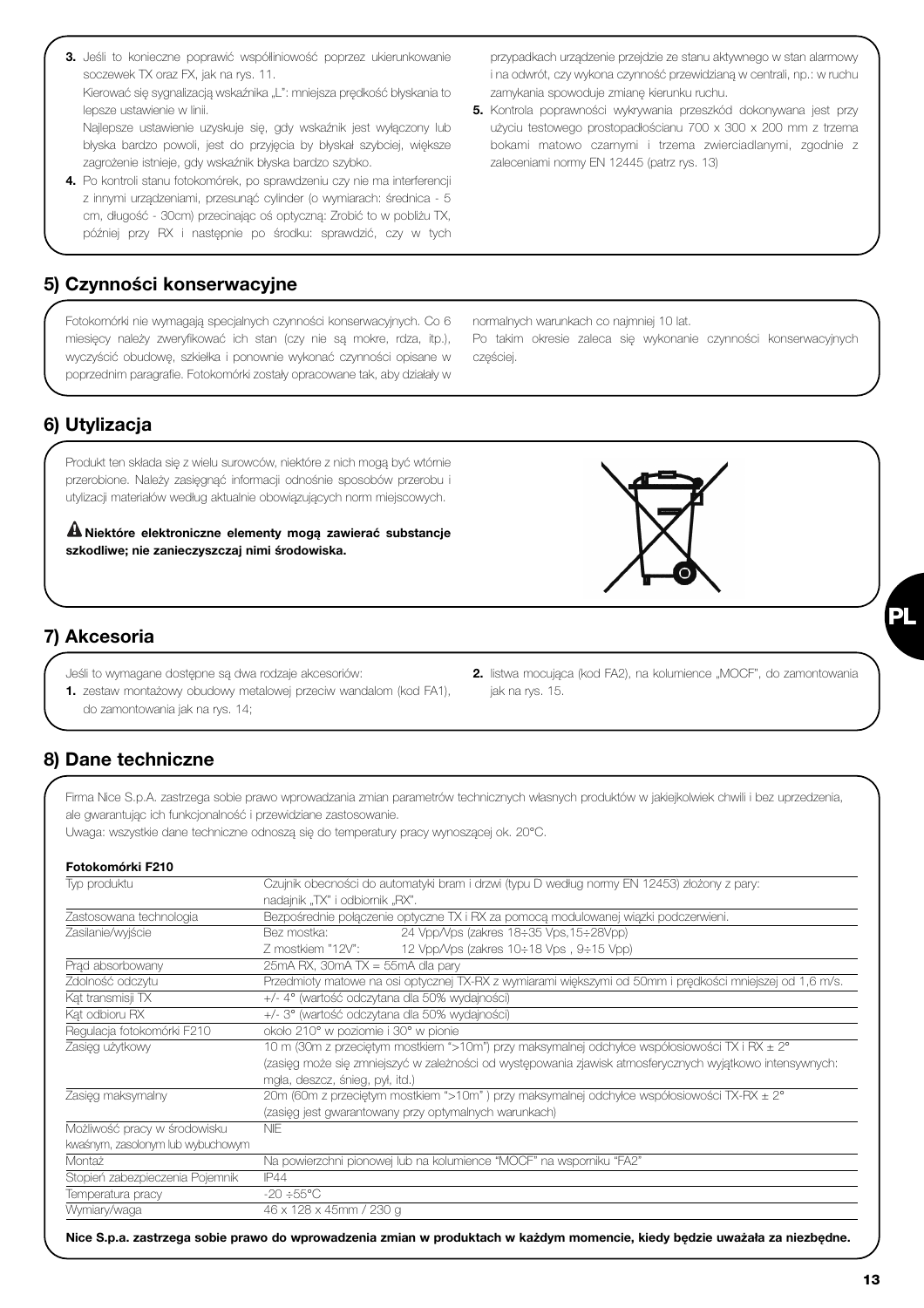## **1) Aanbevelingen**

Deze handleiding bevat belangrijke informatie voor de veiligheid van de installatie. Alvorens u met de installatie gaat beginnen, dient u alle in deze handleiding vervatte aanwijzingen te lezen. Bewaar deze handleiding ook voor later gebruik. Met het oog op gevaarlijke situaties die zich tijdens de installatie en het gebruik van F210 kunnen voordoen, moeten ook tijdens de installatie de wetten, voorschriften en regels volledig in acht genomen worden.

**Volgens de meest recente Europese wetgeving valt het aanleggen van een automatische deur of poort onder wat voorzien is in de Europese Richtlijn 98/37/EG (Richtlijn Machines) en met name onder de voorschriften: EN 12445; EN 12453 en EN 12635, die een verklaring van vermoedelijke conformiteit aan de machinerichtlijnen mogelijk maken.** 

Verdere inlichtingen, richtlijnen ten aanzien van risico's en het samenstellen van het technisch dossier zijn beschikbaar op: "www.niceforyou.com". Deze handleiding is uitsluitend bestemd voor technisch personeel dat voor de installatie gekwalificeerd is. Alle andere informatie die in dit dossier is vervat, kan als niet interessant voor de eindgebruiker worden beschouwd!

- Het is verboden F210 anders te gebruiken dan voor wat in deze aanwijzingen voorzien is; oneigenlijk gebruik kan gevaarlijk zijn en schade aan zaken of letsel aan mensen teweeg brengen.
- Breng op geen enkel onderdeel wijzigingen aan indien dit niet in deze aanwijzingen voorzien is; dit soort handelingen kan alleen maar storin-

gen veroorzaken; NICE wijst alle aansprakelijkheid voor schade voortkomende uit gewijzigde producten van de hand.

- F210 dient uitsluitend te functioneren voor rechtstreekse interpolatie TX-RX; Het is verboden ze te gebruiken voor reflexie.
- F210 dient blijvend op een vaste ondergrond zonder trillingen bevestigd te worden.
- Voor de elektrische aansluitingen dient u de juiste geleidingen te gebruiken zoals dat in het hoofdstuk "Installatie" staat aangegeven.
- Vergewis u ervan dat de stroomvoorziening en de andere gebruiksparameters overeenkomen met de waarden uit de tabel "Technische gegevens".

Bijzondere aanbevelingen over de geschiktheid voor toepassing van dit product met betrekking tot de Richtlijn "Elektromagnetische Compatibiliteit" 89/336/EEG en daaropvolgende wijzigingen 92/31/EEG en 93/68/EEG: Dit product is in de meeste kritieke gebruikssituaties onderworpen aan tests met betrekking tot elektromagnetische compatibiliteit, in de configuraties zoals die in deze handleiding voorzien zijn en in combinatie met de artikelen uit de productencatalogus van Nice S.p.A. De elektromagnetische compatibiliteit zou niet gegarandeerd kunnen worden als het product gebruikt wordt met andere niet voorziene producten; het is verboden dit product in deze situaties te gebruiken tot de installateur heeft gecontroleerd of het voldoet aan de in de richtlijn gestelde eisen.

#### **2) Beschrijving van het product en gebruiksbestemming**

De richtbare fotocellen F210 zijn aanwezigheidsdetectoren (type D volgens de norm EN12453), waarmee obstakels op de optische as tussen zender (TX) en ontvanger (RX) kunnen worden waargenomen. Zij kunnen gebruikt worden in de automatiserings-installatie van automatische poorten, deuren e.d. Met de mogelijkheid de bundel over 210° langs de horizontale as en 30° langs de verticale as te richten, kan de fotocel F210 ook bevestigd worden op een plaats die niet vlak is en waar het niet mogelijk is een correcte uitlijning tussen TX en RX tot stand te brengen (zie afb.1). Op verzoek kan er een extra metalen vandalismebestendige box, code FA1, geleverd worden.

## **3) Installatie**

**Alle installatiewerkzaamheden dienen uitgevoerd te worden ! zonder dat er spanning op de installatie staat; indien er een bufferbatterij aanwezig is, dient u die los te koppelen.**

Voordat u gaat installeren dient u onderstaande punten te controleren:

- **1.** Als de fotocellen met een spanning van 12V van stroom worden voorzien dient u een tinnen bruggetje tussen de twee punten "12V" aan de zijkant van de las van TX en RX aan te brengen (zie afb.2 details A en B). Om bij de bruggetjes te kunnen komen dient u de elektronische kaart van de bodem los te halen; u doet dit door met een schroevendraaier in de drie inkepingen hem op te tillen zoals dat op afb. 9 te zien is.
- **2.** Indien de afstand tussen TX en RX groter is dan 10m dient u het bruggetje tussen de punten "> 10m" van de RX door te snijden zoals dat op afb. 2 detail C is aangegeven.
- **3.** De zender TX van de fotocel straalt een bundel met een hoek van ongeveer 8° uit. Wanneer er twee inrichtingen dicht bij elkaar zijn zou er een interferentie van de straal met de andere ontvanger kunnen plaats vinden (afb.3 en afb.4) zodat de veiligheid niet afdoende

gewaarborgd wordt. Om dit probleem te verhelpen kan er indien er wisselstroom voor de stroomvoorziening beschikbaar is een synchroniseringssysteem toegepast worden waarmee het mogelijk is de twee stellen fotocellen beurtelings te laten functioneren. Dit systeem houdt in dat het synchroniseringsbruggetje "SYNC" op de twee TX ( zie afbeelding 2 detail D) verbroken wordt en dat het eerste stel fotocellen (TX en RX) gevoed wordt met omgekeerde fasen ten opzichte van het tweede stel (zie afb. 5).

- **4.** Afhankelijk van de manier van installatie kan de kabel vanuit de bodem of de onderzijde binnenkomen. In dat geval dient u een kabelhouder van het type "PG9" te gebruiken (zoals te zien is op afb. 6 en 7).
- **5.** Om de elektronische kaart van de bodem los te halen, tilt u deze met een schroevendraaier in de drie inkepingen op zoals dat op afb. 9 te zien is.
- **6.** Verricht de elektrische aansluitingen op grond van de gevraagde functie volgens de aanwijzingen in de handleidingen van de bedieningspanelen en de aanwijzingen op afb.10.
- **7.** Richt de lenzen volgens afb.11 zo dat er een perfecte uitlijning tussen TX en RX ontstaat.

## **4) Opleveringstest**

Elke afzonderlijke component van het automatisme verlangt een speciale fase van de opleveringstest. Voor de opleveringstest van "F210" dient u onderstaande handelingen te verrichten:

**1.** Controleer of alles wat in deze handleiding en met name in het hoofd-

stuk 1 "Aanbevelingen" voorzien is, strikt in acht genomen is .

**2.** Zet het stel TX en RX van F210 onder stroom, plaats geen enkel obstakel tussen TX en RX en controleer in tabel 1 de status van de fotocel op grond van de manier waarop het ledlampje "L" knippert (afb. 11).

| Tabel 1            |                                           |                       |                                                        |
|--------------------|-------------------------------------------|-----------------------|--------------------------------------------------------|
| LED "L"            | <b>Betekenis</b>                          | <b>Status uitgang</b> | <b>Handeling</b>                                       |
| Uit                | Signaal OK = Geen enkel obstakel          | Actief                | Alles Ok                                               |
| Langzaam knipperen | Schaars signaal = Geen enkel obstakel     | Actief                | Centreer beter                                         |
| Snel knipperen     | Zeer slecht signaal = Geen enkel obstakel | Actief                | Controleer centrering, staat van reiniging en omgeving |
| Brandt voortdurend | Signaal nul = Er is een obstakel aanwezig | Alarm                 | Verwijder het obstakel                                 |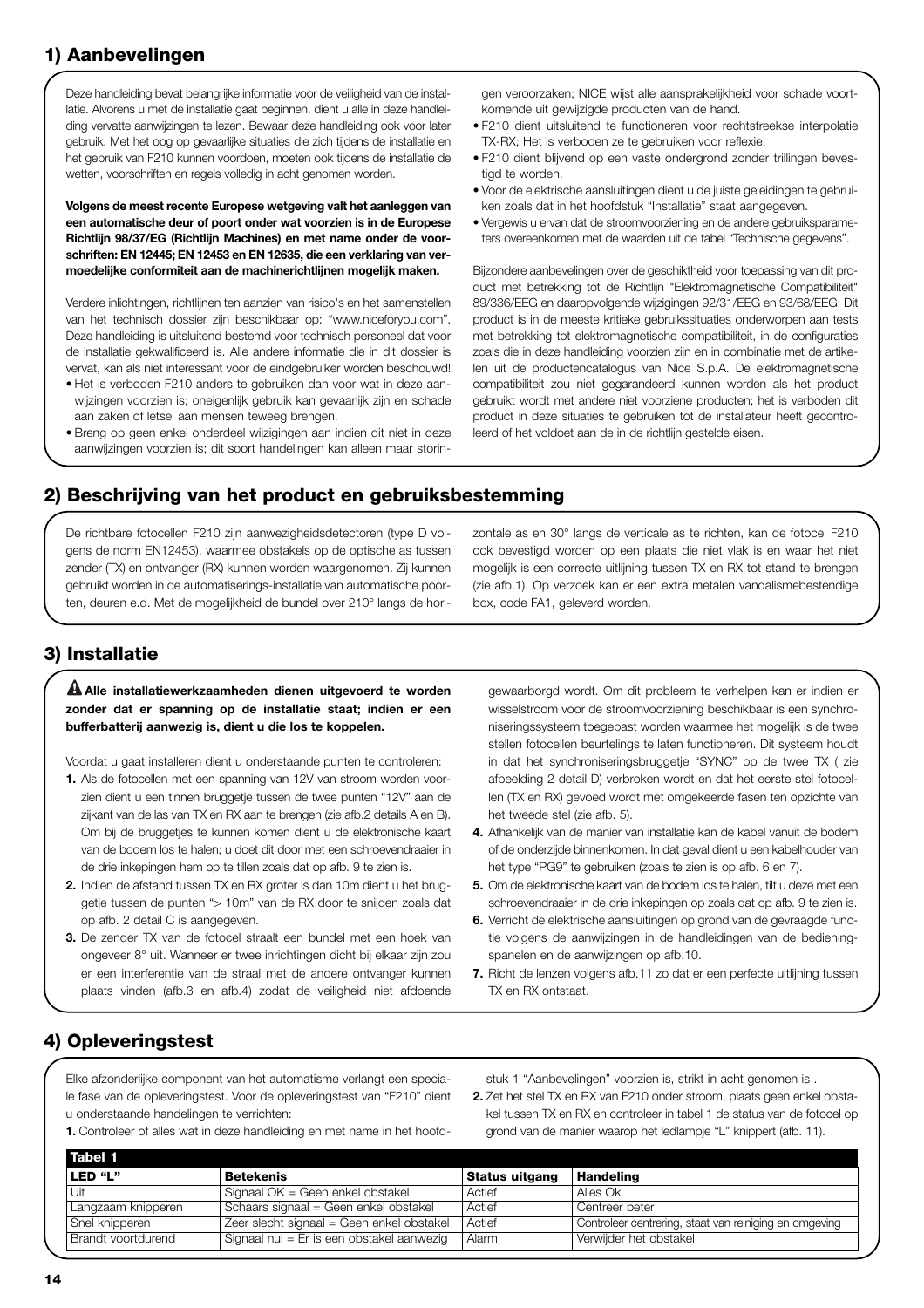**3.** Lijn zo nodig beter uit door de lenzen van de TX en RX te richten , zoals dat op afb. 11 te zien is . Volg de signalering van het lampje "L": des te langzamer het lampje

knippert des te beter is de uitlijning.

De uitlijning is optimaal wanneer het lampje uit is of heel langzaam knippert, in ieder geval acceptabel wanneer het langzaam knippert, maar niet correct wanneer het lampje snel knippert.

**4.** Om te controleren of de fotocellen goed werken en met name of er geen interferenties met andere inrichtingen zijn, voert u een cilinder met een diameter van 5 cm op de optische as, eerst dichtbij de TX,

De fotocellen hebben geen speciaal onderhoud nodig, maar u dient tenminste elk half jaar een controle uit te voeren waarbij de staat hiervan gecontroleerd wordt (aanwezigheid van vocht, roestvorming, etc.), de buitenzijde gereinigd wordt en de opleveringstest zoals beschreven in hoofdstuk 4 "Opleveringstest" opnieuw uitgevoerd wordt. Deze fotocellen zijn ontworpen om onder normale omstandigheden tenminste 10 jaar lang goed te werken; na afloop hiervan is het raadzaam deze onderhoudswerkzaamheden vaker te verrichten.

# **6) Afvalverwerking**

**5) Onderhoud** 

Dit product bestaat uit verschillende soorten materiaal, enkele daarvan kunnen hergebruikt worden. Stel u op de hoogte van de recyclingsystemen of afvalverwerking voor dit product en houd u daarbij aan de plaatselijk geldende voorschriften.

**Sommige elektronische componenten zouden vervuilende ! stoffen kunnen bevatten. Laat ze niet in het milieu achter, gooi ze niet met het gewone afval weg. Pas de in de plaatselijke normen voorgeschreven methoden voor afvalverwerking toe.**

#### **7) Accessoires**

- Op aanvraag zijn er twee accessoires leverbaar:
- **1.** kit metalen vandalismebestendig omhulsel (code FA1), dat gemonteerd dient te worden zoals dat op afb. 14 te zien is;

#### **8) Technische gegevens**

Teneinde haar producten steeds meer te vervolmaken behoudt NICE S.p.a. zich het recht voor op elk gewenst moment en zonder voorbericht wijzigingen in haar producten aan te brengen, waarbij functionaliteit en gebruiksbestemming echter gehandhaafd blijven. N.B.: alle technische kenmerken hebben betrekking op een temperatuur van 20°C.

#### **Richtbare fotocellen F210**

| Soort product                     | Detector voor automatismen van poorten of automatische deuren (type D volgens de norm EN 12453)       |
|-----------------------------------|-------------------------------------------------------------------------------------------------------|
|                                   | bestaande uit het stel: zender "TX" en ontvanger "RX"                                                 |
| Toegepaste technologie            | Rechtstreekse optische interpolatie TX-RX met gemoduleerde infrarode straal                           |
| Stroomvoorziening/uitgang         | 24 Vac/Vcc (grenzen 18:35 Vcc, 15:28Vac)<br>zonder bruggetje:                                         |
|                                   | met bruggetje "12v": 12 Vac/Vcc (grenzen 10÷18 Vcc, 9÷15 Vac)                                         |
| Opgenomen stroom                  | $25mA RX$ , $30mA TX = 55mA$ per stel                                                                 |
| Waarnemingsvermogen               | Ondoorzichtige voorwerpen op de optische as tussen TX-RX die groter dan 50mm zijn en een snelheid van |
|                                   | minder dan 1,6m/s hebben                                                                              |
| Zendhoek TX                       | +/- 4° (waarde gemeten bij 50% van het bereik)                                                        |
| Ontvanghoek RX                    | +/- 3° (waarde gemeten bij 50% van het bereik)                                                        |
| Richtbaarheid van de fotocel F210 | ongeveer 210° langs de horizontale as en 30° langs de verticale as                                    |
| Nuttig bereik                     | 10m (30m met bruggetje ">10m" doorgesneden) met maximale TX-RX asafwijking van $\pm 2^{\circ}$        |
|                                   | (het bereik kan nog verder afnemen bij slechte klimaatomstandigheden:mist, regen, sneeuw, stof, etc.) |
| Hoogste bereik                    | 20m (60m met bruggetje ">10m" doorgesneden) met maximale TX-RX asafwijking van ± 2°                   |
|                                   | (bereik gegarandeerd onder optimale omstandigheden)                                                   |
| Gebruik in zure, zoute of         | <b>Nee</b>                                                                                            |
| potentieel explosieve omgeving    |                                                                                                       |
| Montage                           | Verticaal op de wand of op het zuiltje "MOCF" met de bevestigingsbeugels "FA2"                        |
| Beschermingsklasse Box            | IP44                                                                                                  |
| Bedrijfstemperatuur               | $-20 \div 55^{\circ}$ C                                                                               |
| Afmetingen / gewicht              | 46 x 128 h 45mm / 230 g                                                                               |

vervolgens dichtbij de RX en tenslotte in het midden van die twee (zie afb.12). Ga dan na of de inrichting in alle gevallen in werking treedt en van de actieve status op de alarmstatus overgaat, en omgekeerd. Tenslotte controleert u of dat de voorziene reactie in de besturingseenheid oproept, bijvoorbeeld of de deur bij het sluiten de andere kant opgaat.

**5.** Controle van het juiste waarnemen van een obstakel dient uitgevoerd te worden met de testparallellepipedum 700x300x200mm met 3 matte zwarte zijden en 3 glanzende witte zijden of spiegelend zoals dat in de norm EN 12445 voorzien is (zie afb. 13).



**2.** bevestigingsbeugel (code FA2) op zuiltjes "MOCF", die gemonteerd

dient te worden zoals dat op afb. 15 te zien is.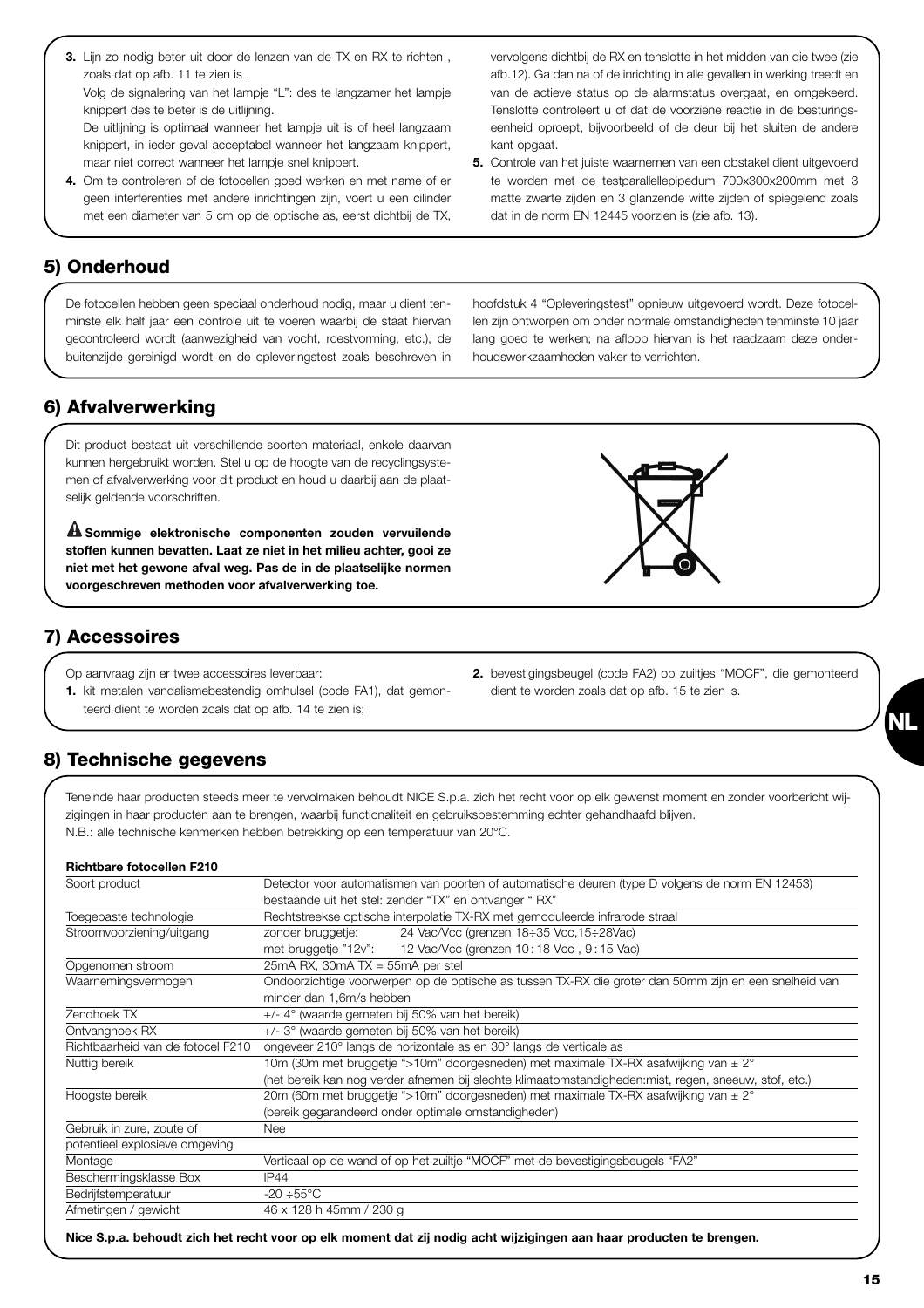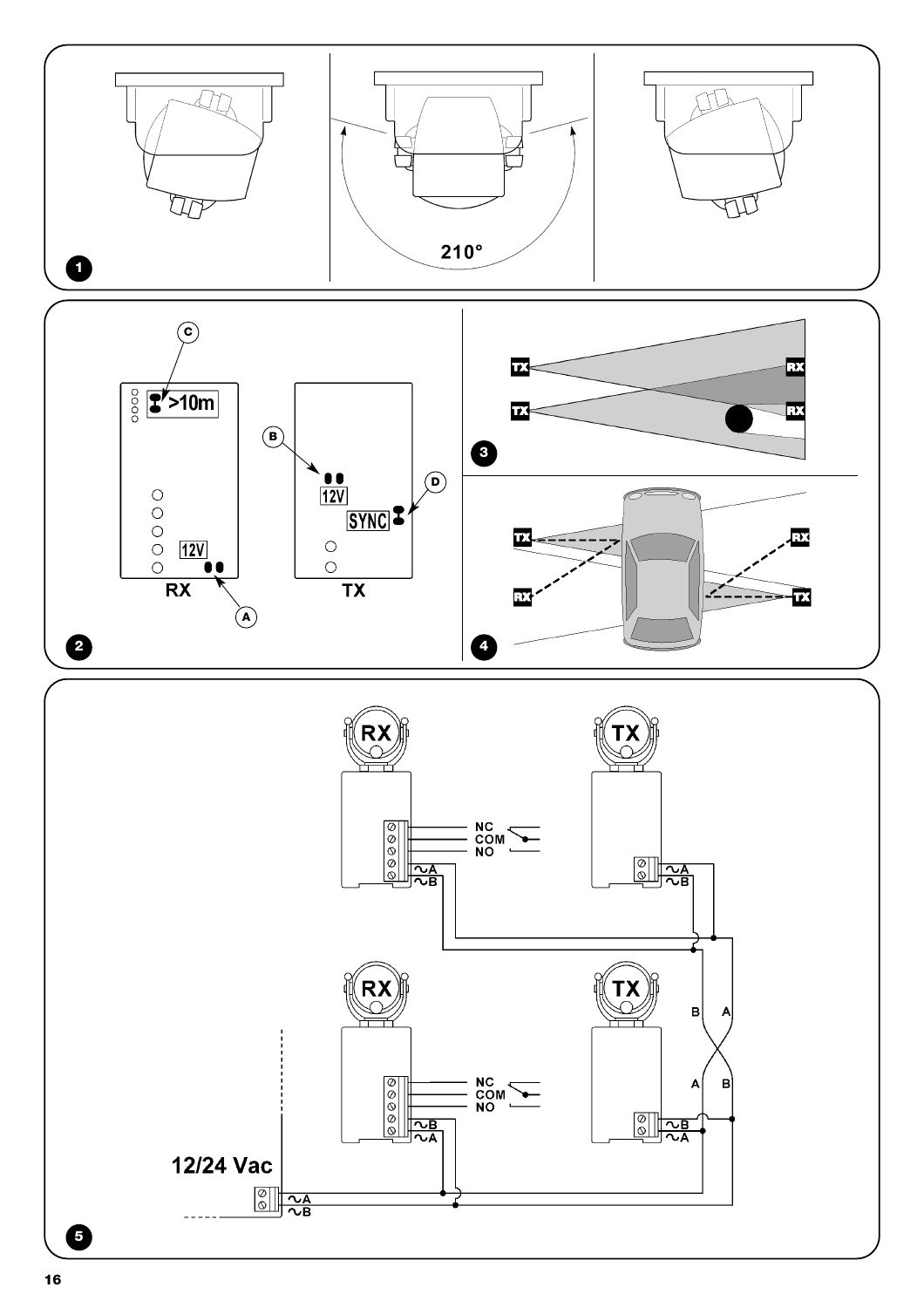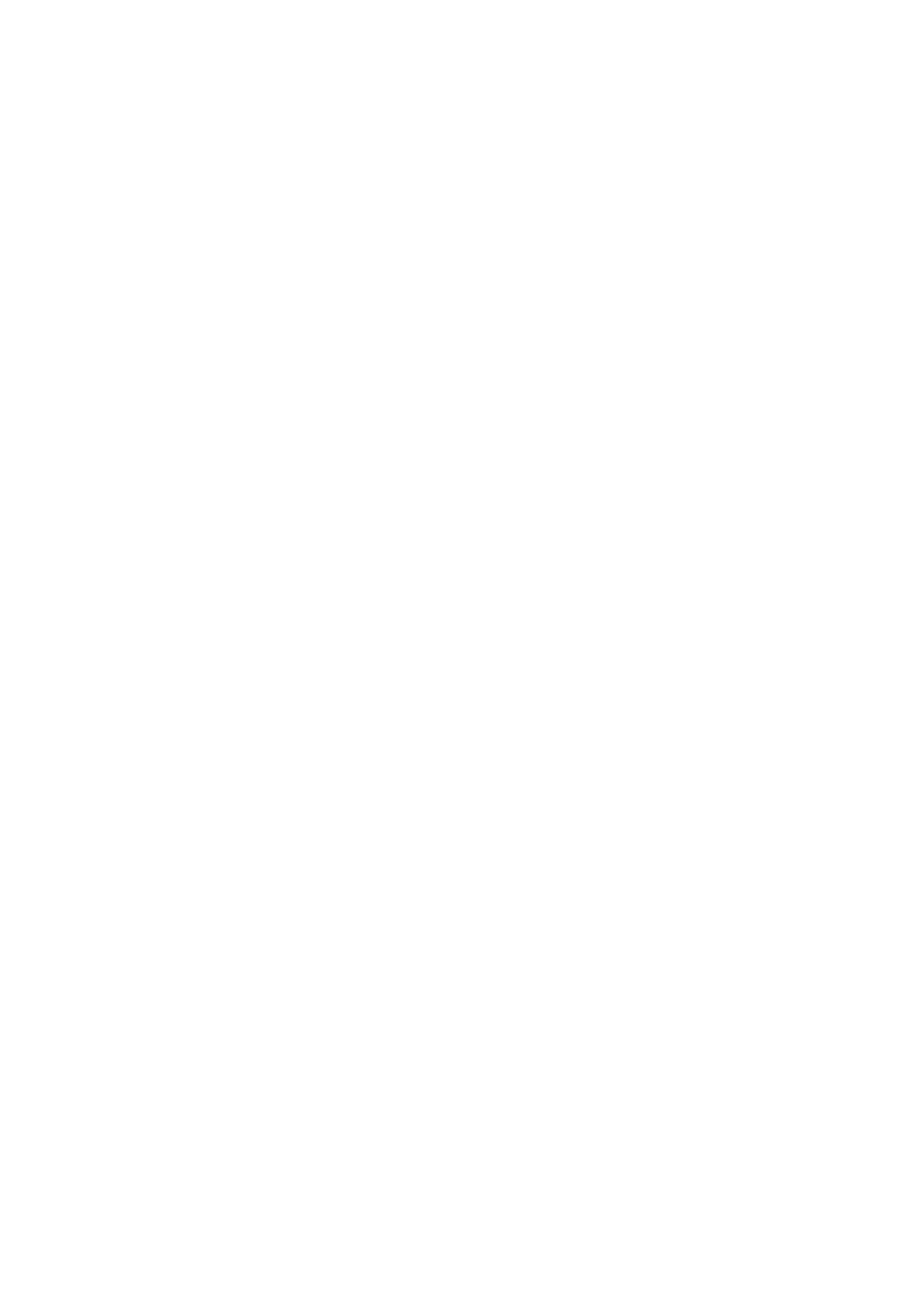# **Dichiarazione CE di conformità / EC** declaration of conformity

(Secondo la Direttiva 89/336/CEE) (According to Directive 89/336/EEC)

#### **Numero / Number: 216/F210 Data / Date: 02-02-2005 Revisione / Revision: 0**

#### **Il sottoscritto Lauro Buoro, Amministratore Delegato, dichiara che il prodotto**

The undersigned Lauro Buoro, General Manager of the following producer, declares that the product

**Nome produttore** / Producer name: NICE S.p.a. **Modello** / Model: F210

**Indirizzo** / Address: **Via Pezza Alta 13, 31046 Z.I. Rustignè - ODERZO - ITALY**<br>**Tipo** / Type: **Via Pezza Alta 13, 31046 Z.I. Rustignè - ODERZO - ITALY** Fotocellula orientabile / *F210 directional photocell* **Accessori** / Accessories: Box metallico antivandalico FA1 / *Vandal-proof metal container FA1* 

**Risulta conforme a quanto previsto dalle seguenti direttive comunitarie, così come modificate dalla Direttiva 93/68/CEE del consiglio del 22 Luglio 1993: /** *Satisfies the essential requirements of Electromagnetic Compatibility Directive 89/336/EEC.*

*•* 89/336/CEE; DIRETTIVA 89/336/CEE DEL CONSIGLIO del 3 maggio 1989, per il riavvicinamento delle legislazioni degli Stati membri relative alla compatibilità elettromagnetica. / *89/336/EEC DIRECTIVE 89/336/EEC OF THE COUNCIL of May 3, 1989, for the harmonisation of the legislations of member States regarding electromagnetic compatibility.*

Secondo le seguenti norme: EN 61000-6-2; EN 61000-6-3 / *In compliance with the following harmonised standards: EN 61000-6-2; EN 61000-6-3*

Oderzo, 2 Febbraio 2005 **Amministratore della contrata della contrata della contrata della contrata della contrata della contrata della contrata della contrata della contrata della contrata della contrata della contrata de** (General Manager) Lauro Buoro